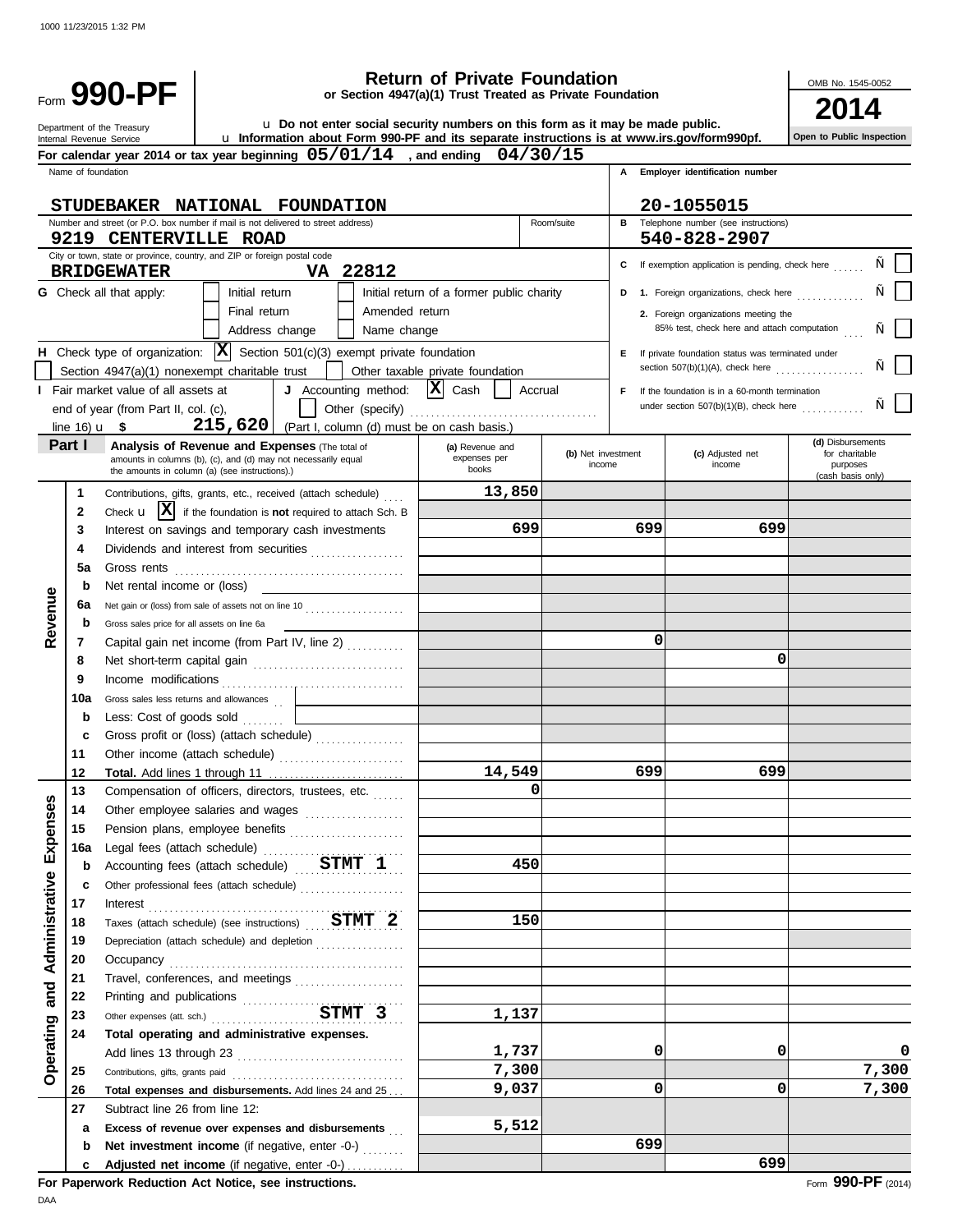|                             |              | Form 990-PF (2014) STUDEBAKER NATIONAL FOUNDATION                                                                                                                                                                                   | 20-1055015        |                | Page 2                |
|-----------------------------|--------------|-------------------------------------------------------------------------------------------------------------------------------------------------------------------------------------------------------------------------------------|-------------------|----------------|-----------------------|
|                             | Part II      |                                                                                                                                                                                                                                     | Beginning of year | End of year    |                       |
|                             |              | <b>Balance Sheets</b> Attached schedules and amounts in the description column should be for end-of-year amounts only. (See instructions.)                                                                                          | (a) Book Value    | (b) Book Value | (c) Fair Market Value |
|                             | $\mathbf 1$  |                                                                                                                                                                                                                                     | 9,644             | 14,578         | 14,578                |
|                             | $\mathbf{2}$ |                                                                                                                                                                                                                                     | 123,098           | 48,676         | 48,676                |
|                             | 3            | Accounts receivable u                                                                                                                                                                                                               |                   |                |                       |
|                             |              |                                                                                                                                                                                                                                     |                   |                |                       |
|                             | 4            | Pledges receivable <b>u</b>                                                                                                                                                                                                         |                   |                |                       |
|                             |              |                                                                                                                                                                                                                                     |                   |                |                       |
|                             | 5            | Grants receivable                                                                                                                                                                                                                   |                   |                |                       |
|                             | 6            | Receivables due from officers, directors, trustees, and other                                                                                                                                                                       |                   |                |                       |
|                             |              | disqualified persons (attach schedule) (see                                                                                                                                                                                         |                   |                |                       |
|                             |              | instructions)                                                                                                                                                                                                                       |                   |                |                       |
|                             | 7            |                                                                                                                                                                                                                                     |                   |                |                       |
|                             |              |                                                                                                                                                                                                                                     |                   |                |                       |
|                             | 8            | Inventories for sale or use <i>contained a contained a contained a contained a</i> contained a contact of the contained and contained a contact of the contact of the contact of the contact of the contact of the contact of the c |                   |                |                       |
| Assets                      | 9            |                                                                                                                                                                                                                                     |                   |                |                       |
|                             | 10a          | Investments - U.S. and state government obligations (attach schedule)                                                                                                                                                               |                   |                |                       |
|                             | b            | Investments - corporate stock (attach schedule)                                                                                                                                                                                     |                   |                |                       |
|                             | c            | Investments - corporate bonds (attach schedule)                                                                                                                                                                                     |                   |                |                       |
|                             | 11           |                                                                                                                                                                                                                                     |                   |                |                       |
|                             |              |                                                                                                                                                                                                                                     |                   |                |                       |
|                             | 12           |                                                                                                                                                                                                                                     |                   |                |                       |
|                             | 13           | Investments - other (attach schedule) $BEE$ $STATEMENT$ 4                                                                                                                                                                           |                   | 74,866         | 74,866                |
|                             | 14           | Land, buildings, and equipment: basis U                                                                                                                                                                                             |                   |                |                       |
|                             |              |                                                                                                                                                                                                                                     |                   |                |                       |
|                             | 15           | Other assets (describe <b>u</b> SEE STATEMENT 5<br>$\overline{\phantom{a}}$                                                                                                                                                         | 77,500            | 77,500         | 77,500                |
|                             | 16           | <b>Total assets</b> (to be completed by all filers $-$ see the                                                                                                                                                                      |                   |                |                       |
|                             |              |                                                                                                                                                                                                                                     | 210,242           | 215,620        | 215,620               |
|                             | 17           |                                                                                                                                                                                                                                     |                   |                |                       |
|                             | 18           | Grants payable                                                                                                                                                                                                                      |                   |                |                       |
| Liabilities                 | 19           | Deferred revenue                                                                                                                                                                                                                    |                   |                |                       |
|                             | 20           | Loans from officers, directors, trustees, and other disqualified persons                                                                                                                                                            |                   |                |                       |
|                             | 21           |                                                                                                                                                                                                                                     |                   |                |                       |
|                             | 22           | Other liabilities (describe u                                                                                                                                                                                                       |                   |                |                       |
|                             | 23           |                                                                                                                                                                                                                                     | 0                 | 0              |                       |
|                             |              | $u \mathbf{X}$<br>and complete lines 24 through 26 and lines 30 and 31.                                                                                                                                                             |                   |                |                       |
| Net Assets or Fund Balances | 24           |                                                                                                                                                                                                                                     | 210,242           | 215,620        |                       |
|                             | 25           | Unrestricted<br>Temporarily restricted                                                                                                                                                                                              |                   |                |                       |
|                             | 26           | Permanently restricted                                                                                                                                                                                                              |                   |                |                       |
|                             |              | Foundations that do not follow SFAS 117, check here<br>$\mathsf{u}$                                                                                                                                                                 |                   |                |                       |
|                             |              | and complete lines 27 through 31.                                                                                                                                                                                                   |                   |                |                       |
|                             | 27           | Capital stock, trust principal, or current funds                                                                                                                                                                                    |                   |                |                       |
|                             | 28           | Paid-in or capital surplus, or land, bldg., and equipment fund<br><u> 1986 - Johann Stoff, Amerikaansk kanton (</u>                                                                                                                 |                   |                |                       |
|                             | 29           | Retained earnings, accumulated income, endowment, or other funds                                                                                                                                                                    |                   |                |                       |
|                             | 30           | Total net assets or fund balances (see instructions)                                                                                                                                                                                | 210,242           | 215,620        |                       |
|                             | 31           | Total liabilities and net assets/fund balances (see                                                                                                                                                                                 |                   |                |                       |
|                             |              | instructions)                                                                                                                                                                                                                       | 210,242           | 215,620        |                       |
|                             | Part III     | Analysis of Changes in Net Assets or Fund Balances                                                                                                                                                                                  |                   |                |                       |
|                             |              | 1 Total net assets or fund balances at beginning of year - Part II, column (a), line 30 (must agree with                                                                                                                            |                   |                |                       |
|                             |              |                                                                                                                                                                                                                                     |                   | 1              | 210,242               |
|                             |              | 2 Enter amount from Part I, line 27a                                                                                                                                                                                                |                   | $\mathbf{2}$   | 5,512                 |
|                             |              |                                                                                                                                                                                                                                     |                   | 3              |                       |
|                             |              | 4 Add lines 1, 2, and 3                                                                                                                                                                                                             |                   | 4              | 215,754               |
|                             |              |                                                                                                                                                                                                                                     |                   | 5              | 134                   |
|                             |              |                                                                                                                                                                                                                                     |                   | 6              | 215,620               |
|                             |              |                                                                                                                                                                                                                                     |                   |                | Form 990-PF (2014)    |
|                             |              |                                                                                                                                                                                                                                     |                   |                |                       |
|                             |              |                                                                                                                                                                                                                                     |                   |                |                       |
| DAA                         |              |                                                                                                                                                                                                                                     |                   |                |                       |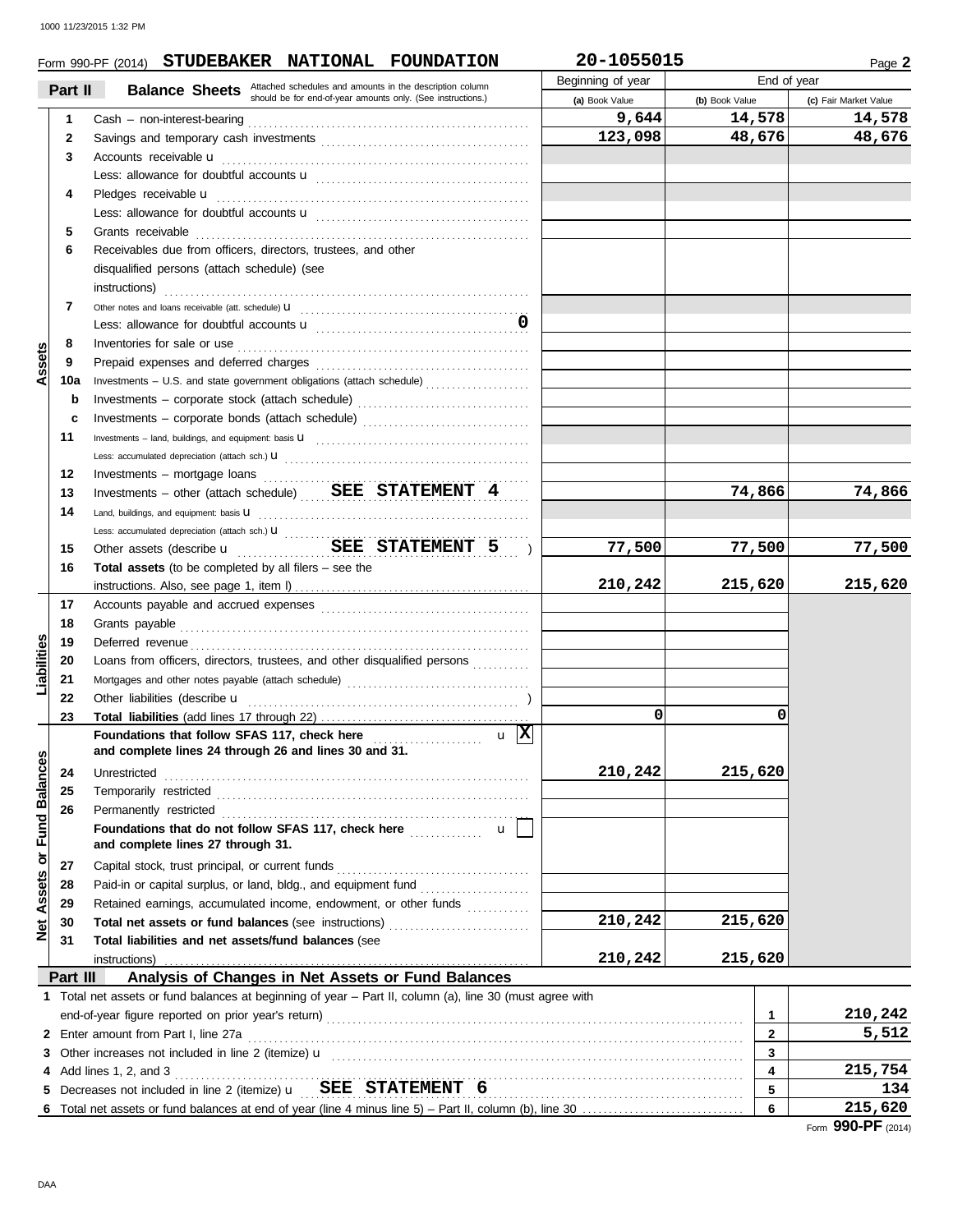| Form 990-PF (2014)<br>Part IV                                        | STUDEBAKER NATIONAL FOUNDATION<br>Capital Gains and Losses for Tax on Investment Income                                                                                                                                    | 20-1055015                                            |                                      | Page 3                                                                                          |
|----------------------------------------------------------------------|----------------------------------------------------------------------------------------------------------------------------------------------------------------------------------------------------------------------------|-------------------------------------------------------|--------------------------------------|-------------------------------------------------------------------------------------------------|
|                                                                      | (a) List and describe the kind(s) of property sold (e.g., real estate,<br>2-story brick warehouse; or common stock, 200 shs. MLC Co.)                                                                                      | (b) How acquired<br>$P - P$ urchase<br>$D$ – Donation | (c) Date acquired<br>(mo., day, yr.) | (d) Date sold<br>(mo., day, yr.)                                                                |
| N/A<br>1a                                                            |                                                                                                                                                                                                                            |                                                       |                                      |                                                                                                 |
| b                                                                    |                                                                                                                                                                                                                            |                                                       |                                      |                                                                                                 |
| c                                                                    |                                                                                                                                                                                                                            |                                                       |                                      |                                                                                                 |
| d                                                                    |                                                                                                                                                                                                                            |                                                       |                                      |                                                                                                 |
| е                                                                    |                                                                                                                                                                                                                            |                                                       |                                      |                                                                                                 |
| (e) Gross sales price                                                | (f) Depreciation allowed<br>(or allowable)                                                                                                                                                                                 | (g) Cost or other basis<br>plus expense of sale       |                                      | (h) Gain or (loss)<br>(e) plus (f) minus $(q)$                                                  |
| a                                                                    |                                                                                                                                                                                                                            |                                                       |                                      |                                                                                                 |
| b                                                                    |                                                                                                                                                                                                                            |                                                       |                                      |                                                                                                 |
| c                                                                    |                                                                                                                                                                                                                            |                                                       |                                      |                                                                                                 |
| d                                                                    |                                                                                                                                                                                                                            |                                                       |                                      |                                                                                                 |
| е                                                                    | Complete only for assets showing gain in column (h) and owned by the foundation on 12/31/69                                                                                                                                |                                                       |                                      |                                                                                                 |
| (i) F.M.V. as of 12/31/69                                            | (j) Adjusted basis                                                                                                                                                                                                         | (k) Excess of col. (i)                                |                                      | (I) Gains (Col. (h) gain minus<br>col. (k), but not less than -0-) or<br>Losses (from col. (h)) |
|                                                                      | as of 12/31/69                                                                                                                                                                                                             | over col. (j), if any                                 |                                      |                                                                                                 |
| a                                                                    |                                                                                                                                                                                                                            |                                                       |                                      |                                                                                                 |
| b                                                                    |                                                                                                                                                                                                                            |                                                       |                                      |                                                                                                 |
| c<br>d                                                               |                                                                                                                                                                                                                            |                                                       |                                      |                                                                                                 |
| е                                                                    |                                                                                                                                                                                                                            |                                                       |                                      |                                                                                                 |
| 2 Capital gain net income or (net capital loss)                      | If (loss), enter -0- in Part I, line 7<br>3 Net short-term capital gain or (loss) as defined in sections 1222(5) and (6):<br>If gain, also enter in Part I, line 8, column (c) (see instructions). If (loss), enter -0- in |                                                       | 2<br>3                               |                                                                                                 |
| <b>Part V</b>                                                        | Qualification Under Section 4940(e) for Reduced Tax on Net Investment Income                                                                                                                                               |                                                       |                                      |                                                                                                 |
|                                                                      | (For optional use by domestic private foundations subject to the section 4940(a) tax on net investment income.)                                                                                                            |                                                       |                                      |                                                                                                 |
| If section 4940(d)(2) applies, leave this part blank.                |                                                                                                                                                                                                                            |                                                       |                                      |                                                                                                 |
|                                                                      |                                                                                                                                                                                                                            |                                                       |                                      | N/A                                                                                             |
|                                                                      | Was the foundation liable for the section 4942 tax on the distributable amount of any year in the base period?<br>If "Yes," the foundation does not qualify under section 4940(e). Do not complete this part.              |                                                       |                                      | Yes<br>No                                                                                       |
|                                                                      | Enter the appropriate amount in each column for each year; see the instructions before making any entries.                                                                                                                 |                                                       |                                      |                                                                                                 |
| (a)<br>Base period years<br>Calendar year (or tax year beginning in) | (b)<br>Adjusted qualifying distributions                                                                                                                                                                                   | (c)<br>Net value of noncharitable-use assets          |                                      | (d)<br>Distribution ratio<br>(col. (b) divided by col. (c))                                     |
| 2013                                                                 |                                                                                                                                                                                                                            |                                                       |                                      |                                                                                                 |
| 2012                                                                 |                                                                                                                                                                                                                            |                                                       |                                      |                                                                                                 |
| 2011                                                                 |                                                                                                                                                                                                                            |                                                       |                                      |                                                                                                 |
| 2010                                                                 |                                                                                                                                                                                                                            |                                                       |                                      |                                                                                                 |
| 2009                                                                 |                                                                                                                                                                                                                            |                                                       |                                      |                                                                                                 |
|                                                                      |                                                                                                                                                                                                                            |                                                       |                                      |                                                                                                 |
| 2 Total of line 1, column (d)                                        | 3 Average distribution ratio for the 5-year base period - divide the total on line 2 by 5, or by the                                                                                                                       |                                                       | $\mathbf{2}$                         |                                                                                                 |
|                                                                      |                                                                                                                                                                                                                            |                                                       | 3                                    |                                                                                                 |
|                                                                      | 4 Enter the net value of noncharitable-use assets for 2014 from Part X, line 5                                                                                                                                             |                                                       | 4                                    |                                                                                                 |
|                                                                      |                                                                                                                                                                                                                            |                                                       |                                      |                                                                                                 |
| 5 Multiply line 4 by line 3                                          |                                                                                                                                                                                                                            |                                                       | 5                                    |                                                                                                 |

**6 6** Enter 1% of net investment income (1% of Part I, line 27b) . . . . . . . . . . . . . . . . . . . . . . . . . . . . . . . . . . . . . . . . . . . . . . . . . . . . . . . . . . . . . . .

**7 7** Add lines 5 and 6 . . . . . . . . . . . . . . . . . . . . . . . . . . . . . . . . . . . . . . . . . . . . . . . . . . . . . . . . . . . . . . . . . . . . . . . . . . . . . . . . . . . . . . . . . . . . . . . . . . . . . . . . .

**8 8** Enter qualifying distributions from Part XII, line 4 . . . . . . . . . . . . . . . . . . . . . . . . . . . . . . . . . . . . . . . . . . . . . . . . . . . . . . . . . . . . . . . . . . . . . . . . . .

If line 8 is equal to or greater than line 7, check the box in Part VI, line 1b, and complete that part using a 1% tax rate. See the

DAA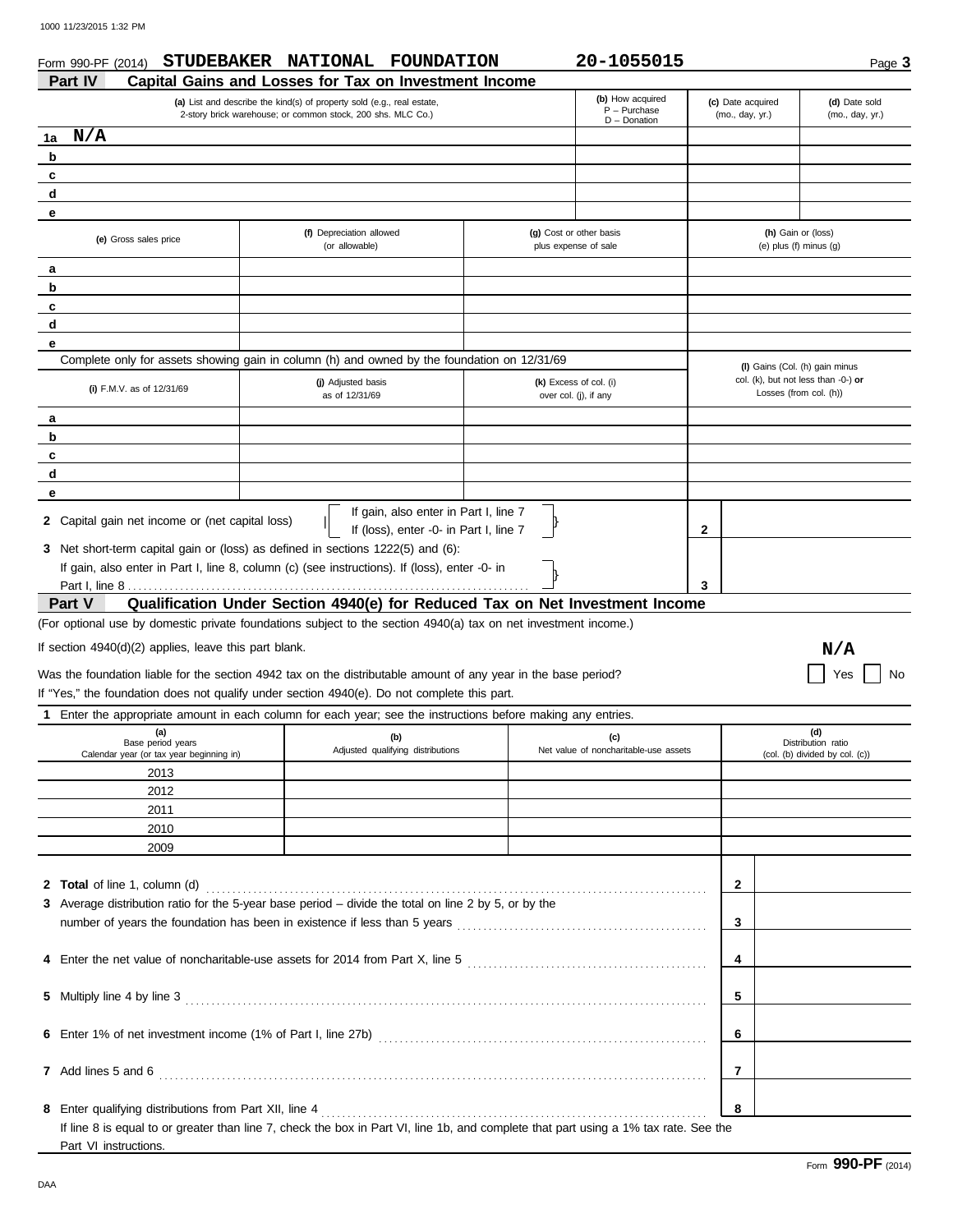1000 11/23/2015 1:32 PM

|    | Form 990-PF (2014) STUDEBAKER NATIONAL FOUNDATION                                                                                 | 20-1055015 |   |                |  |                |             | Page 4             |
|----|-----------------------------------------------------------------------------------------------------------------------------------|------------|---|----------------|--|----------------|-------------|--------------------|
|    | Excise Tax Based on Investment Income (Section 4940(a), 4940(b), 4940(e), or 4948 - see instructions)<br><b>Part VI</b>           |            |   |                |  |                |             |                    |
| 1a | Exempt operating foundations described in section $4940(d)(2)$ , check here $\mathbf{u}$   and enter "N/A" on line 1.             |            |   |                |  |                |             |                    |
|    |                                                                                                                                   |            |   |                |  |                |             |                    |
| b  | Domestic foundations that meet the section 4940(e) requirements in Part V, check<br>1                                             |            |   |                |  |                |             | 14                 |
|    | here <b>u</b>                                                                                                                     |            |   |                |  |                |             |                    |
| c  | All other domestic foundations enter 2% of line 27b. Exempt foreign organizations enter 4% of                                     |            |   |                |  |                |             |                    |
|    | Part I, line 12, col. (b).                                                                                                        |            |   |                |  |                |             |                    |
| 2  | Tax under section 511 (domestic section 4947(a)(1) trusts and taxable foundations only. Others enter -0-)                         |            |   | $\mathbf{2}$   |  |                |             | 0                  |
| 3  | Add lines 1 and 2                                                                                                                 |            |   | 3              |  |                |             | 14                 |
| 4  | Subtitle A (income) tax (domestic section $4947(a)(1)$ trusts and taxable foundations only. Others enter -0-) $(1, 2, 3, 3, 4)$   |            |   | $\overline{4}$ |  |                |             | 0                  |
| 5  |                                                                                                                                   |            |   | $\overline{5}$ |  |                |             | $\overline{1}4$    |
| 6  | Credits/Payments:                                                                                                                 |            |   |                |  |                |             |                    |
| a  |                                                                                                                                   | 6a         |   |                |  |                |             |                    |
| b  |                                                                                                                                   | 6b         |   |                |  |                |             |                    |
| c  |                                                                                                                                   | 6c         |   |                |  |                |             |                    |
| d  |                                                                                                                                   | 6d         |   |                |  |                |             |                    |
| 7  |                                                                                                                                   |            |   | $\overline{7}$ |  |                |             |                    |
| 8  | Enter any penalty for underpayment of estimated tax. Check here     if Form 2220 is attached                                      |            |   | 8              |  |                |             |                    |
| 9  |                                                                                                                                   |            | u | 9              |  |                |             | 14                 |
| 10 | Overpayment. If line 7 is more than the total of lines 5 and 8, enter the amount overpaid                                         |            | u | 10             |  |                |             |                    |
| 11 | Enter the amount of line 10 to be: Credited to 2015 estimated tax u                                                               | Refunded u |   | 11             |  |                |             |                    |
|    | <b>Part VII-A</b> Statements Regarding Activities                                                                                 |            |   |                |  |                |             |                    |
| 1a | During the tax year, did the foundation attempt to influence any national, state, or local legislation or did it                  |            |   |                |  |                | Yes         | No                 |
|    |                                                                                                                                   |            |   |                |  | 1a             |             | x                  |
| b  | Did it spend more than \$100 during the year (either directly or indirectly) for political purposes (see                          |            |   |                |  |                |             |                    |
|    | Instructions for the definition)?                                                                                                 |            |   |                |  | 1b             |             | x                  |
|    | If the answer is "Yes" to 1a or 1b, attach a detailed description of the activities and copies of any materials                   |            |   |                |  |                |             |                    |
|    | published or distributed by the foundation in connection with the activities.                                                     |            |   |                |  |                |             |                    |
| c  |                                                                                                                                   |            |   |                |  | 1c             |             | x                  |
| d  | Enter the amount (if any) of tax on political expenditures (section 4955) imposed during the year:                                |            |   |                |  |                |             |                    |
|    |                                                                                                                                   |            |   |                |  |                |             |                    |
| е  | Enter the reimbursement (if any) paid by the foundation during the year for political expenditure tax imposed                     |            |   |                |  |                |             |                    |
|    | on foundation managers. $\cup$ \$                                                                                                 |            |   |                |  |                |             |                    |
| 2  |                                                                                                                                   |            |   |                |  | $\mathbf{2}$   |             | x                  |
|    | If "Yes," attach a detailed description of the activities.                                                                        |            |   |                |  |                |             |                    |
|    | Has the foundation made any changes, not previously reported to the IRS, in its governing instrument, articles of                 |            |   |                |  |                |             |                    |
|    |                                                                                                                                   |            |   |                |  | 3              |             | X                  |
| 4a |                                                                                                                                   |            |   |                |  | 4a             |             | x                  |
| b  | If "Yes," has it filed a tax return on Form 990-T for this year?<br>M/A                                                           |            |   |                |  | 4b             |             |                    |
| 5  |                                                                                                                                   |            |   |                |  | 5              |             | x                  |
|    | If "Yes," attach the statement required by General Instruction T.                                                                 |            |   |                |  |                |             |                    |
| 6  | Are the requirements of section 508(e) (relating to sections 4941 through 4945) satisfied either:                                 |            |   |                |  |                |             |                    |
|    | • By language in the governing instrument, or                                                                                     |            |   |                |  |                |             |                    |
|    | • By state legislation that effectively amends the governing instrument so that no mandatory directions that                      |            |   |                |  |                |             |                    |
|    |                                                                                                                                   |            |   |                |  | 6              | X           |                    |
| 7  | Did the foundation have at least \$5,000 in assets at any time during the year? If "Yes," complete Part II, col. (c), and Part XV |            |   |                |  | $\overline{7}$ | $\mathbf x$ |                    |
| 8a | Enter the states to which the foundation reports or with which it is registered (see instructions) $\mathbf u$                    |            |   |                |  |                |             |                    |
|    | <b>NONE</b>                                                                                                                       |            |   |                |  |                |             |                    |
| b  | If the answer is "Yes" to line 7, has the foundation furnished a copy of Form 990-PF to the Attorney General                      |            |   |                |  |                |             |                    |
|    | (or designate) of each state as required by General Instruction G? If "No," attach explanation                                    |            |   |                |  | 8b             | X           |                    |
| 9  | Is the foundation claiming status as a private operating foundation within the meaning of section 4942(j)(3) or                   |            |   |                |  |                |             |                    |
|    | 4942(j)(5) for calendar year 2014 or the taxable year beginning in 2014 (see instructions for Part XIV)? If "Yes,"                |            |   |                |  |                |             |                    |
|    |                                                                                                                                   |            |   |                |  | 9              |             | x                  |
| 10 | Did any persons become substantial contributors during the tax year? If "Yes," attach a schedule listing their                    |            |   |                |  |                |             |                    |
|    |                                                                                                                                   |            |   |                |  | 10             |             | X                  |
|    |                                                                                                                                   |            |   |                |  |                |             | $QQ$ $Q$ $QQ$ $QQ$ |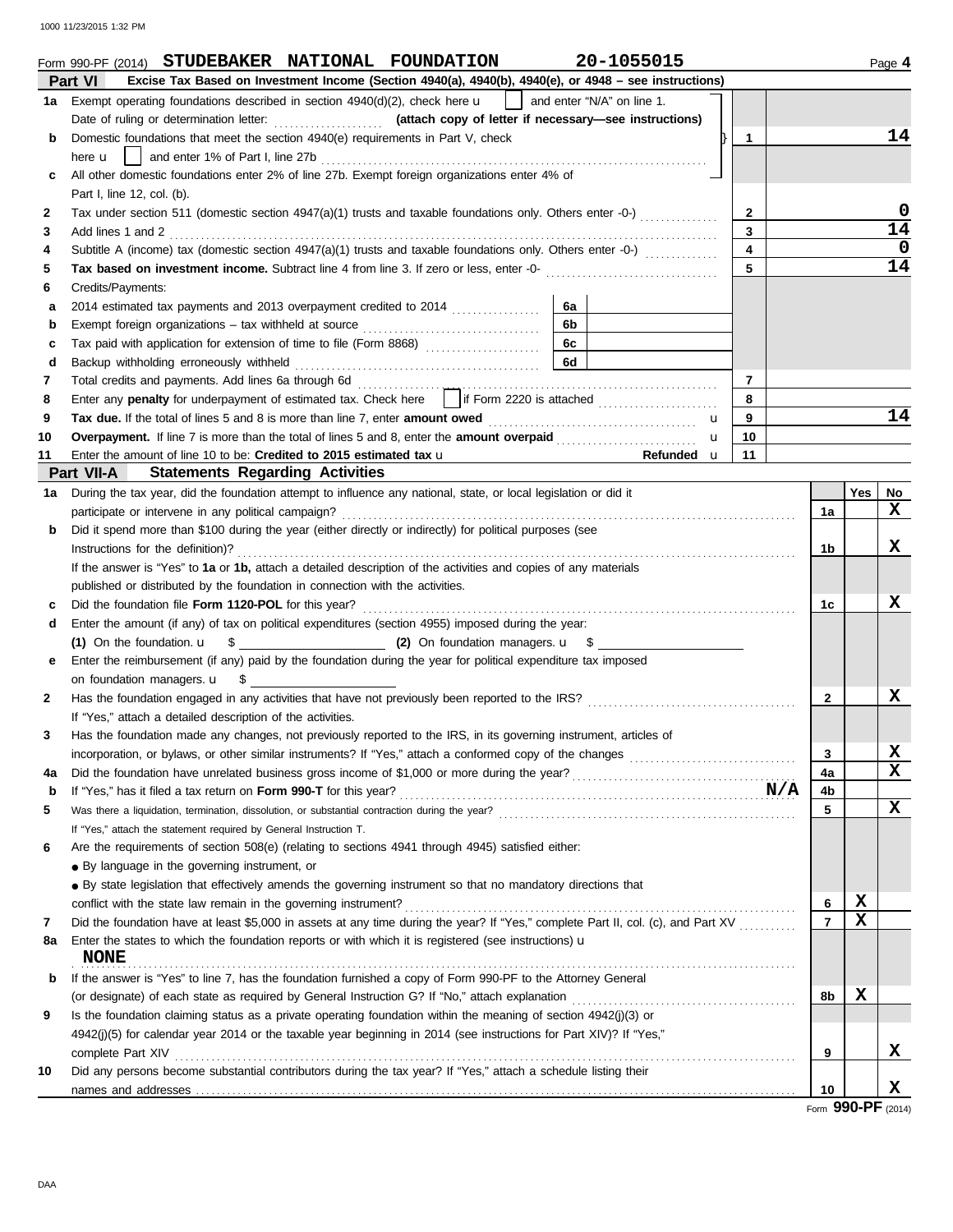1000 11/23/2015 1:32 PM

|    | 20-1055015<br>Form 990-PF (2014) STUDEBAKER NATIONAL FOUNDATION                                                           |                    |             | Page 5 |
|----|---------------------------------------------------------------------------------------------------------------------------|--------------------|-------------|--------|
|    | Part VII-A<br><b>Statements Regarding Activities (continued)</b>                                                          |                    |             |        |
| 11 | At any time during the year, did the foundation, directly or indirectly, own a controlled entity within the               |                    |             |        |
|    | meaning of section 512(b)(13)? If "Yes," attach schedule (see instructions)                                               | 11                 |             | X      |
| 12 | Did the foundation make a distribution to a donor advised fund over which the foundation or a disqualified                |                    |             |        |
|    |                                                                                                                           | $12 \,$            |             | X      |
| 13 | Did the foundation comply with the public inspection requirements for its annual returns and exemption application?       | 13                 | $\mathbf x$ |        |
|    | Website address <b>u</b> WWW.STUDEBAKERNATIONALFOUNDATION.ORG                                                             |                    |             |        |
| 14 | Telephone no. u 602-300-5313<br>The books are in care of <b>u</b> BRIAN MILLETTE                                          |                    |             |        |
|    | 1925 W MEDINAH CT                                                                                                         |                    |             |        |
|    | ZIP+4 <b>u</b> 85086<br>Located at <b>U</b> ANTHEM                                                                        |                    |             |        |
| 15 |                                                                                                                           |                    |             | u.     |
|    |                                                                                                                           |                    |             |        |
| 16 | At any time during calendar year 2014, did the foundation have an interest in or a signature or other authority           |                    | <b>Yes</b>  | No     |
|    | over a bank, securities, or other financial account in a foreign country?                                                 | 16                 |             | X      |
|    | See the instructions for exceptions and filing requirements for FinCEN Form 114, (formerly TD F 90-22.1). If              |                    |             |        |
|    | "Yes," enter the name of the foreign country <b>u</b>                                                                     |                    |             |        |
|    | Part VII-B<br>Statements Regarding Activities for Which Form 4720 May Be Required                                         |                    |             |        |
|    | File Form 4720 if any item is checked in the "Yes" column, unless an exception applies.                                   |                    | Yes         | No     |
| 1a | During the year did the foundation (either directly or indirectly):                                                       |                    |             |        |
|    | x<br>(1) Engage in the sale or exchange, or leasing of property with a disqualified person?<br>Yes<br>No                  |                    |             |        |
|    | (2) Borrow money from, lend money to, or otherwise extend credit to (or accept it from) a                                 |                    |             |        |
|    | x<br>Yes<br>No<br>disqualified person?                                                                                    |                    |             |        |
|    | ⊠<br>Yes<br>(3) Furnish goods, services, or facilities to (or accept them from) a disqualified person?<br>No              |                    |             |        |
|    | Ιx<br>Yes<br>(4) Pay compensation to, or pay or reimburse the expenses of, a disqualified person?<br>No                   |                    |             |        |
|    | (5) Transfer any income or assets to a disqualified person (or make any of either available for                           |                    |             |        |
|    | X<br>Yes<br>No<br>the benefit or use of a disqualified person)?                                                           |                    |             |        |
|    | (6) Agree to pay money or property to a government official? (Exception. Check "No" if the                                |                    |             |        |
|    | foundation agreed to make a grant to or to employ the official for a period after                                         |                    |             |        |
|    | x <br>Yes<br><b>No</b><br>termination of government service, if terminating within 90 days.)                              |                    |             |        |
| b  | If any answer is "Yes" to $1a(1)$ –(6), did any of the acts fail to qualify under the exceptions described in Regulations |                    |             |        |
|    | N/A                                                                                                                       | 1b                 |             |        |
|    | $u$    <br>Organizations relying on a current notice regarding disaster assistance check here                             |                    |             |        |
| с  | Did the foundation engage in a prior year in any of the acts described in 1a, other than excepted acts, that              |                    |             |        |
|    | N/A<br>were not corrected before the first day of the tax year beginning in 2014?                                         | 1c                 |             |        |
| 2  | Taxes on failure to distribute income (section 4942) (does not apply for years the foundation was a private               |                    |             |        |
|    | operating foundation defined in section 4942(j)(3) or 4942(j)(5)):                                                        |                    |             |        |
|    | At the end of tax year 2014, did the foundation have any undistributed income (lines 6d and                               |                    |             |        |
|    | X<br>Yes<br>6e, Part XIII) for tax year(s) beginning before 2014?<br>No                                                   |                    |             |        |
|    | If "Yes," list the years $\frac{u}{20}$ , 20  , 20  , 20                                                                  |                    |             |        |
| b  | Are there any years listed in 2a for which the foundation is <b>not</b> applying the provisions of section $4942(a)(2)$   |                    |             |        |
|    | (relating to incorrect valuation of assets) to the year's undistributed income? (If applying section 4942(a)(2) to        |                    |             |        |
|    | N/A<br>all years listed, answer "No" and attach statement – see instructions.)                                            | 2b                 |             |        |
| c  | If the provisions of section 4942(a)(2) are being applied to any of the years listed in 2a, list the years here.          |                    |             |        |
|    |                                                                                                                           |                    |             |        |
| За | Did the foundation hold more than a 2% direct or indirect interest in any business enterprise                             |                    |             |        |
|    | X<br>Yes<br>at any time during the year?<br>No                                                                            |                    |             |        |
| b  | If "Yes," did it have excess business holdings in 2014 as a result of (1) any purchase by the foundation or               |                    |             |        |
|    | disqualified persons after May 26, 1969; (2) the lapse of the 5-year period (or longer period approved by the             |                    |             |        |
|    | Commissioner under section $4943(c)(7)$ to dispose of holdings acquired by gift or bequest; or (3) the lapse of           |                    |             |        |
|    | the 10-, 15-, or 20-year first phase holding period? (Use Schedule C, Form 4720, to determine if the                      |                    |             |        |
|    | N/A<br>foundation had excess business holdings in 2014.)                                                                  | 3b                 |             |        |
| 4a | Did the foundation invest during the year any amount in a manner that would jeopardize its charitable purposes?           | 4a                 |             | x      |
| b  | Did the foundation make any investment in a prior year (but after December 31, 1969) that could jeopardize its            |                    |             |        |
|    | charitable purpose that had not been removed from jeopardy before the first day of the tax year beginning in 2014?        | 4 <sub>b</sub>     |             | X      |
|    |                                                                                                                           | Form 990-PF (2014) |             |        |

DAA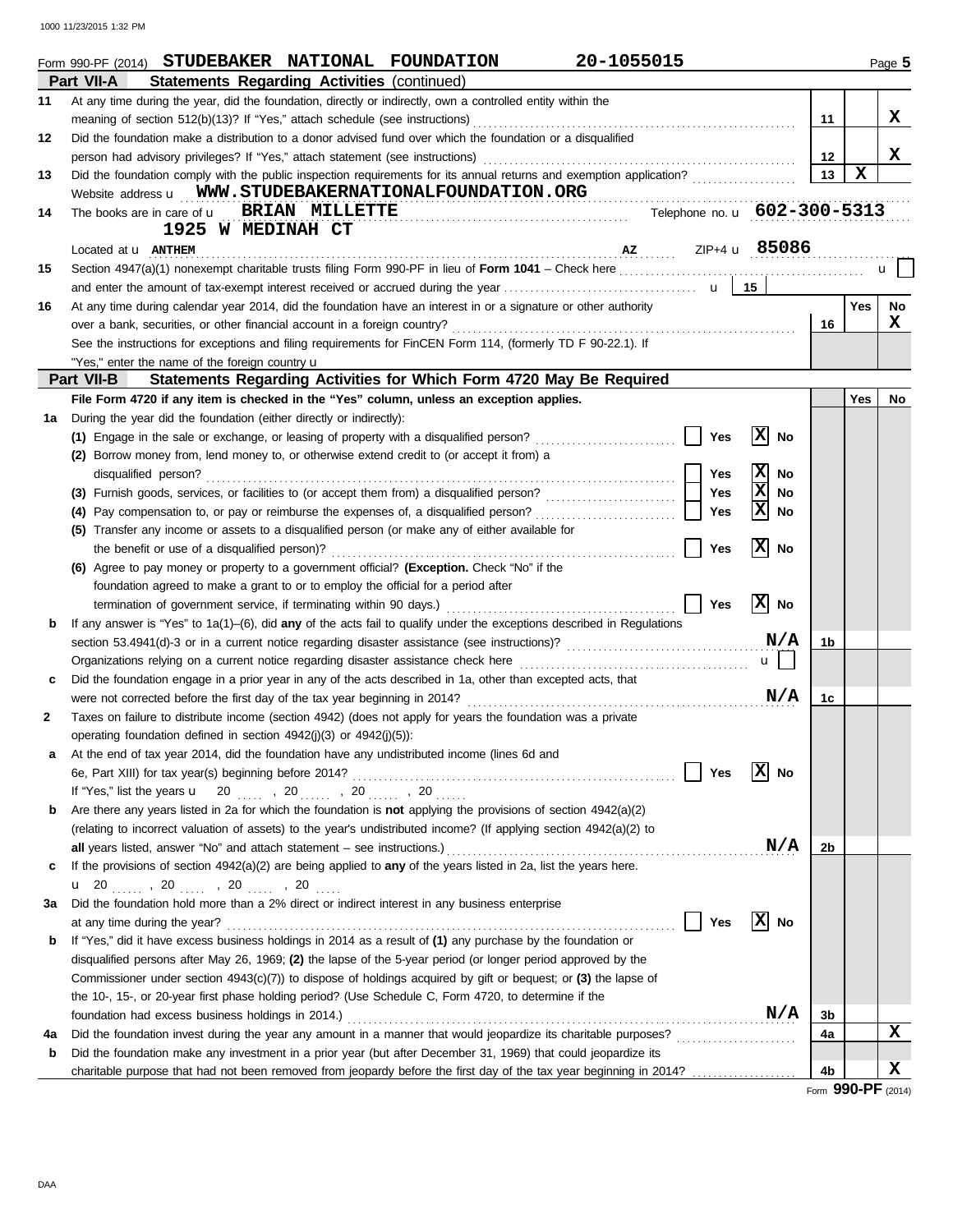|    | 20-1055015<br>STUDEBAKER NATIONAL<br><b>FOUNDATION</b><br>Form 990-PF (2014)                                                   |                | Page 6 |
|----|--------------------------------------------------------------------------------------------------------------------------------|----------------|--------|
|    | Statements Regarding Activities for Which Form 4720 May Be Required (continued)<br>Part VII-B                                  |                |        |
| 5а | During the year did the foundation pay or incur any amount to:                                                                 |                |        |
|    | x<br>(1) Carry on propaganda, or otherwise attempt to influence legislation (section 4945(e))?<br>Yes<br>No                    |                |        |
|    | Influence the outcome of any specific public election (see section 4955); or to carry on,<br>(2)                               |                |        |
|    | X<br><b>Yes</b><br><b>No</b><br>directly or indirectly, any voter registration drive?                                          |                |        |
|    | <b>Yes</b><br>No                                                                                                               |                |        |
|    | Provide a grant to an organization other than a charitable, etc., organization described in<br>(4)                             |                |        |
|    | x <br><b>Yes</b><br>section $4945(d)(4)(A)?$ (see instructions)<br>No                                                          |                |        |
|    | Provide for any purpose other than religious, charitable, scientific, literary, or educational<br>(5)                          |                |        |
|    | X <br><b>Yes</b><br><b>No</b><br>purposes, or for the prevention of cruelty to children or animals?                            |                |        |
| b  | If any answer is "Yes" to $5a(1)$ –(5), did any of the transactions fail to qualify under the exceptions described in          |                |        |
|    | N/A<br>Regulations section 53.4945 or in a current notice regarding disaster assistance (see instructions)?                    | 5 <sub>b</sub> |        |
|    | Organizations relying on a current notice regarding disaster assistance check here<br>$\mathbf{u}$                             |                |        |
|    | If the answer is "Yes" to question 5a(4), does the foundation claim exemption from the tax                                     |                |        |
|    | N/A<br>because it maintained expenditure responsibility for the grant?<br>Yes<br>No                                            |                |        |
|    | If "Yes," attach the statement required by Regulations section 53.4945–5(d).                                                   |                |        |
| 6a | Did the foundation, during the year, receive any funds, directly or indirectly, to pay premiums                                |                |        |
|    | x <br><b>Yes</b><br>No<br>on a personal benefit contract?                                                                      |                |        |
| b  | Did the foundation, during the year, pay premiums, directly or indirectly, on a personal benefit contract?                     | 6b             | х      |
|    | If "Yes" to 6b, file Form 8870.                                                                                                |                |        |
| 7a | X <br><b>Yes</b><br>At any time during the tax year, was the foundation a party to a prohibited tax shelter transaction?<br>No |                |        |
| b  | N/A                                                                                                                            | 7b             |        |

**and Contractors Part VIII Information About Officers, Directors, Trustees, Foundation Managers, Highly Paid Employees,**

| 1 List all officers, directors, trustees, foundation managers and their compensation (see instructions). |                                                                 |                                                       |                                                                                |                                          |  |  |  |  |  |
|----------------------------------------------------------------------------------------------------------|-----------------------------------------------------------------|-------------------------------------------------------|--------------------------------------------------------------------------------|------------------------------------------|--|--|--|--|--|
| (a) Name and address                                                                                     | (b) Title, and average<br>hours per week<br>devoted to position | (c) Compensation<br>(If not paid,<br>enter $-0$ - $)$ | (d) Contributions to<br>employee benefit<br>plans and deferred<br>compensation | (e) Expense account,<br>other allowances |  |  |  |  |  |
| SEE STATEMENT 7                                                                                          |                                                                 |                                                       |                                                                                |                                          |  |  |  |  |  |
|                                                                                                          |                                                                 |                                                       |                                                                                |                                          |  |  |  |  |  |
|                                                                                                          |                                                                 |                                                       |                                                                                |                                          |  |  |  |  |  |
|                                                                                                          |                                                                 |                                                       |                                                                                |                                          |  |  |  |  |  |

**"NONE." 2 Compensation of five highest-paid employees (other than those included on line 1 – see instructions). If none, enter**

| (a) Name and address of each employee paid more than \$50,000 | (b) Title, and average<br>hours per week<br>devoted to position | (c) Compensation | (d) Contributions to<br>employee benefit<br>plans and deferred<br>compensation | (e) Expense account,<br>other allowances |  |
|---------------------------------------------------------------|-----------------------------------------------------------------|------------------|--------------------------------------------------------------------------------|------------------------------------------|--|
| <b>NONE</b>                                                   |                                                                 |                  |                                                                                |                                          |  |
|                                                               |                                                                 |                  |                                                                                |                                          |  |
|                                                               |                                                                 |                  |                                                                                |                                          |  |
|                                                               |                                                                 |                  |                                                                                |                                          |  |
|                                                               |                                                                 |                  |                                                                                |                                          |  |
| Total number of other employees paid over \$50,000            |                                                                 |                  |                                                                                |                                          |  |
|                                                               |                                                                 |                  |                                                                                | Form 990-PF $(2014)$                     |  |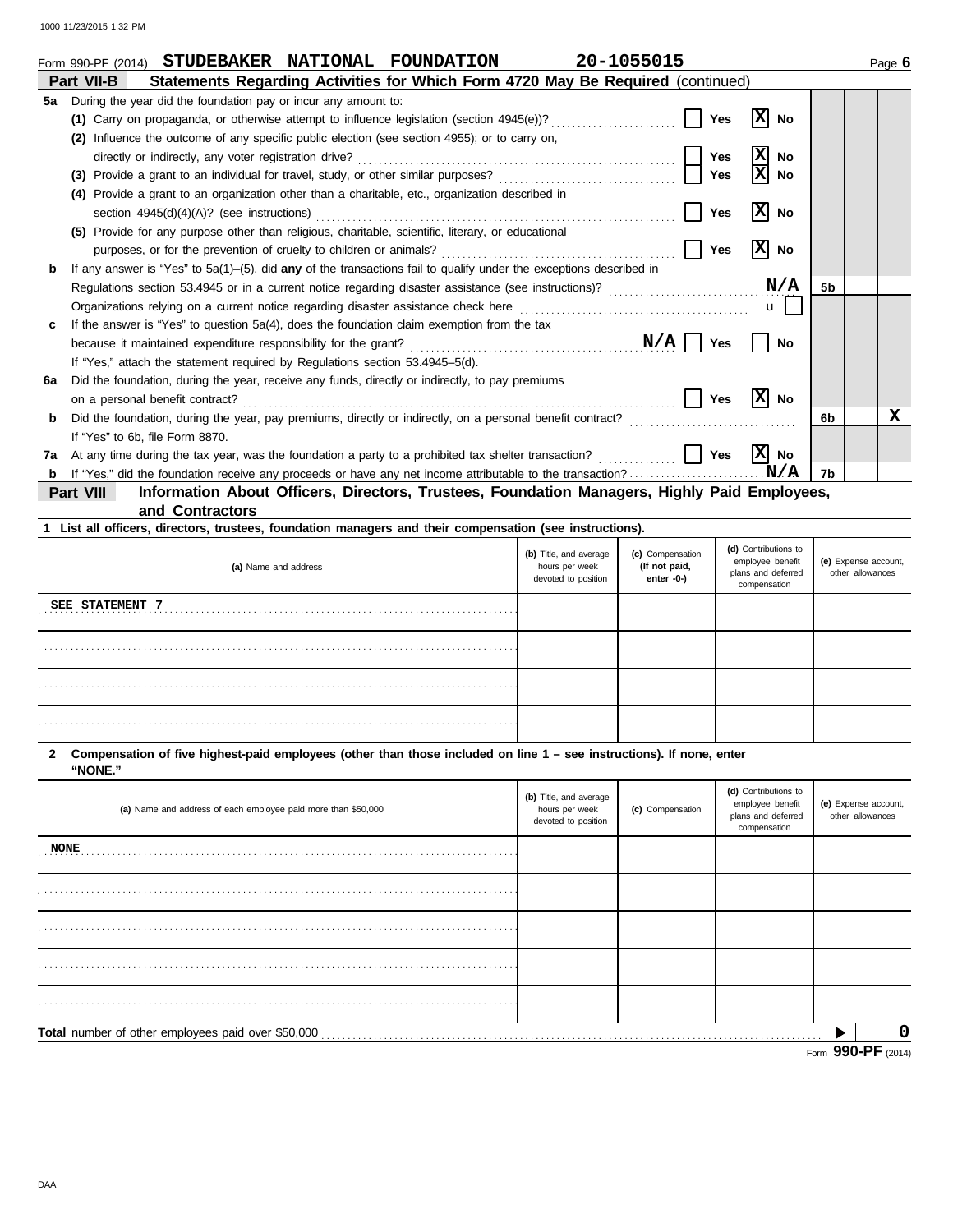| Form 990-PF (2014)           | STUDEBAKER NATIONAL FOUNDATION                                                                                                                                                                                                                            | 20-1055015 |                     | Page 7           |
|------------------------------|-----------------------------------------------------------------------------------------------------------------------------------------------------------------------------------------------------------------------------------------------------------|------------|---------------------|------------------|
| Part VIII                    | Information About Officers, Directors, Trustees, Foundation Managers, Highly Paid Employees,<br>and Contractors (continued)                                                                                                                               |            |                     |                  |
| 3                            | Five highest-paid independent contractors for professional services (see instructions). If none, enter "NONE."                                                                                                                                            |            |                     |                  |
|                              | (a) Name and address of each person paid more than \$50,000                                                                                                                                                                                               |            | (b) Type of service | (c) Compensation |
| <b>NONE</b>                  |                                                                                                                                                                                                                                                           |            |                     |                  |
|                              |                                                                                                                                                                                                                                                           |            |                     |                  |
|                              |                                                                                                                                                                                                                                                           |            |                     |                  |
|                              |                                                                                                                                                                                                                                                           |            |                     |                  |
|                              |                                                                                                                                                                                                                                                           |            |                     |                  |
|                              |                                                                                                                                                                                                                                                           |            |                     | u                |
| Part IX-A                    | <b>Summary of Direct Charitable Activities</b>                                                                                                                                                                                                            |            |                     |                  |
|                              | List the foundation's four largest direct charitable activities during the tax year. Include relevant statistical information such as the number of<br>organizations and other beneficiaries served, conferences convened, research papers produced, etc. |            |                     | Expenses         |
| 1 N/A                        |                                                                                                                                                                                                                                                           |            |                     |                  |
|                              |                                                                                                                                                                                                                                                           |            |                     |                  |
| 2                            |                                                                                                                                                                                                                                                           |            |                     |                  |
|                              |                                                                                                                                                                                                                                                           |            |                     |                  |
| 3                            |                                                                                                                                                                                                                                                           |            |                     |                  |
|                              |                                                                                                                                                                                                                                                           |            |                     |                  |
| 4                            |                                                                                                                                                                                                                                                           |            |                     |                  |
|                              |                                                                                                                                                                                                                                                           |            |                     |                  |
| Part IX-B                    | Summary of Program-Related Investments (see instructions)                                                                                                                                                                                                 |            |                     |                  |
|                              | Describe the two largest program-related investments made by the foundation during the tax year on lines 1 and 2.                                                                                                                                         |            |                     | Amount           |
| 1 $N/A$                      |                                                                                                                                                                                                                                                           |            |                     |                  |
|                              |                                                                                                                                                                                                                                                           |            |                     |                  |
| 2                            |                                                                                                                                                                                                                                                           |            |                     |                  |
|                              |                                                                                                                                                                                                                                                           |            |                     |                  |
|                              | All other program-related investments. See instructions.                                                                                                                                                                                                  |            |                     |                  |
| 3                            |                                                                                                                                                                                                                                                           |            |                     |                  |
|                              |                                                                                                                                                                                                                                                           |            |                     |                  |
| Total. Add lines 1 through 3 |                                                                                                                                                                                                                                                           |            |                     |                  |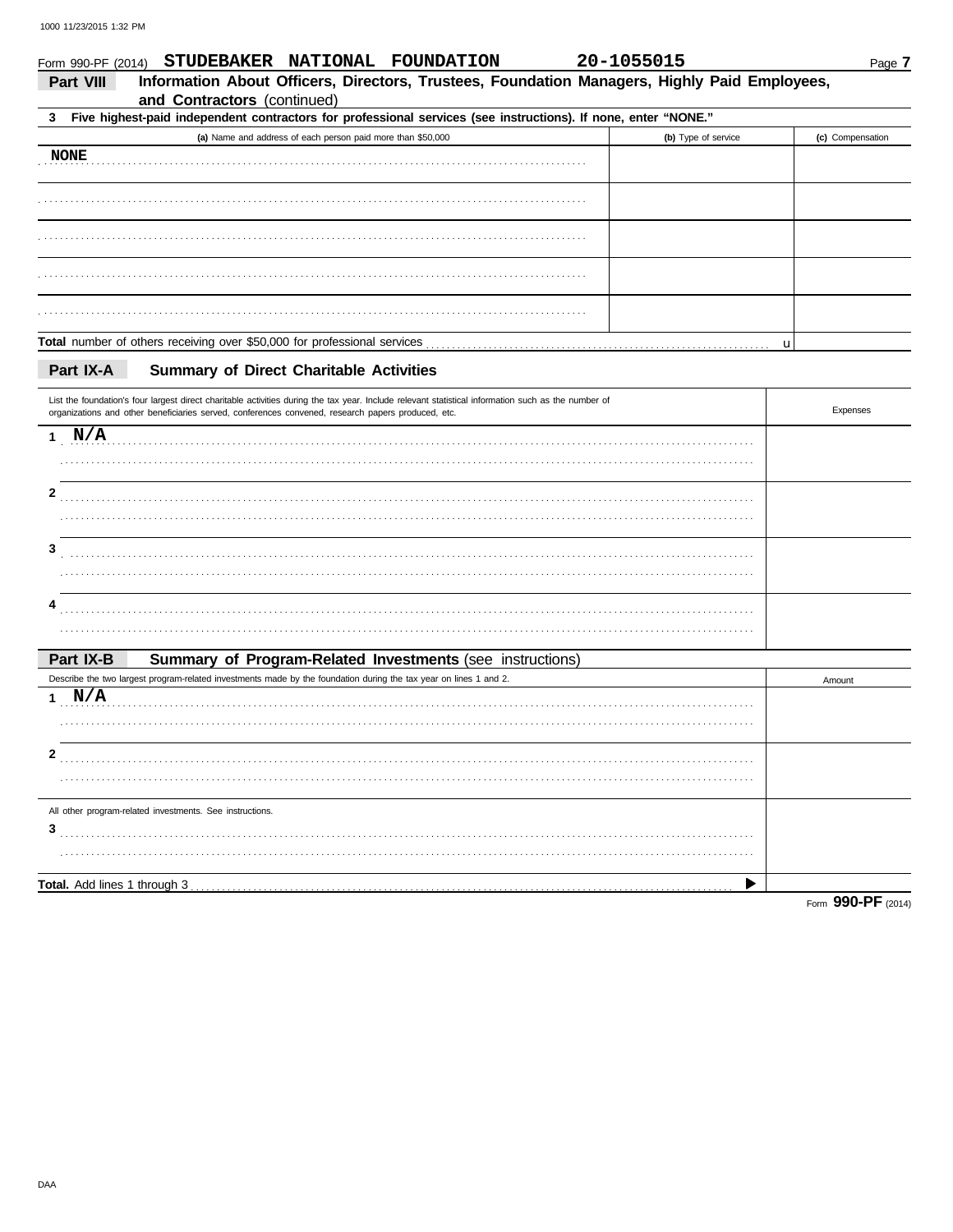|                    |  | Form 990-PF (2014) STUDEBAKER NATIONAL FOUNDATION  |
|--------------------|--|----------------------------------------------------|
| $P_{\text{out}}$ V |  | Minimum Inventment Deturn (All democin foundations |

|    | Minimum Investment Return (All domestic foundations must complete this part. Foreign foundations,<br>Part X                                                                                                                        |                         |       |
|----|------------------------------------------------------------------------------------------------------------------------------------------------------------------------------------------------------------------------------------|-------------------------|-------|
|    | see instructions.)                                                                                                                                                                                                                 |                         |       |
| 1  | Fair market value of assets not used (or held for use) directly in carrying out charitable, etc.,                                                                                                                                  |                         |       |
|    | purposes:                                                                                                                                                                                                                          |                         |       |
| a  |                                                                                                                                                                                                                                    | 1a                      | U     |
| b  | Average of monthly cash balances entertainment and a statement of monthly cash balances                                                                                                                                            | 1b                      | 0     |
| c  |                                                                                                                                                                                                                                    | 1c                      | 0     |
| d  |                                                                                                                                                                                                                                    | 1d                      | 0     |
|    | Reduction claimed for blockage or other factors reported on lines 1a and                                                                                                                                                           |                         |       |
|    | 0                                                                                                                                                                                                                                  |                         |       |
| 2  |                                                                                                                                                                                                                                    | $\mathbf{2}$            | 0     |
| З  |                                                                                                                                                                                                                                    | 3                       | 0     |
| 4  | Cash deemed held for charitable activities. Enter 11/2% of line 3 (for greater amount, see                                                                                                                                         |                         |       |
|    | instructions)                                                                                                                                                                                                                      | 4                       | 0     |
| 5  |                                                                                                                                                                                                                                    | 5                       | 0     |
| 6  |                                                                                                                                                                                                                                    | 6                       | 0     |
|    | Distributable Amount (see instructions) (Section 4942(j)(3) and (j)(5) private operating foundations<br>Part XI                                                                                                                    |                         |       |
|    | and certain foreign organizations check here $\mathbf{u}$   and do not complete this part.)                                                                                                                                        |                         |       |
| 1  |                                                                                                                                                                                                                                    | $\mathbf{1}$            |       |
| 2a | Tax on investment income for 2014 from Part VI, line 5<br>14                                                                                                                                                                       |                         |       |
| b  | 2 <sub>b</sub><br>Income tax for 2014. (This does not include the tax from Part VI.) [[[[[[[[[[[[[[[[[[[[[[[[[[[[[[[[[                                                                                                             |                         |       |
| c  | Add lines 2a and 2b <b>contract and 2</b> contract the contract of the contract of the contract of the contract of the contract of the contract of the contract of the contract of the contract of the contract of the contract of | 2c                      | 14    |
| 3  |                                                                                                                                                                                                                                    | 3                       |       |
| 4  |                                                                                                                                                                                                                                    | $\overline{\mathbf{4}}$ |       |
| 5  | Add lines 3 and 4 <b>matures</b> 3 and 4 <b>matures</b> 3 and 4                                                                                                                                                                    | 5                       |       |
| 6  |                                                                                                                                                                                                                                    | 6                       |       |
| 7  | Distributable amount as adjusted. Subtract line 6 from line 5. Enter here and on Part XIII,                                                                                                                                        |                         |       |
|    |                                                                                                                                                                                                                                    | $\overline{7}$          |       |
|    | Part XII<br><b>Qualifying Distributions (see instructions)</b>                                                                                                                                                                     |                         |       |
|    |                                                                                                                                                                                                                                    |                         |       |
| 1  | Amounts paid (including administrative expenses) to accomplish charitable, etc., purposes:                                                                                                                                         |                         |       |
| a  |                                                                                                                                                                                                                                    | 1a                      | 7,300 |
| b  |                                                                                                                                                                                                                                    | 1b                      |       |
| 2  | Amounts paid to acquire assets used (or held for use) directly in carrying out charitable, etc.,                                                                                                                                   |                         |       |
|    | purposes                                                                                                                                                                                                                           | $\mathbf{2}$            |       |
| з  | Amounts set aside for specific charitable projects that satisfy the:                                                                                                                                                               |                         |       |
| а  |                                                                                                                                                                                                                                    | За                      |       |
| b  | Cash distribution test (attach the required schedule)                                                                                                                                                                              | 3b                      |       |
| 4  | Qualifying distributions. Add lines 1a through 3b. Enter here and on Part V, line 8, and Part XIII, line 4                                                                                                                         | 4                       | 7,300 |
| 5  | Foundations that qualify under section 4940(e) for the reduced rate of tax on net investment income.                                                                                                                               |                         |       |
|    | Enter 1% of Part I, line 27b (see instructions)                                                                                                                                                                                    | 5                       |       |
| 6  |                                                                                                                                                                                                                                    | 6                       | 7,300 |
|    | Note. The amount on line 6 will be used in Part V, column (b), in subsequent years when calculating whether the foundation                                                                                                         |                         |       |
|    | qualifies for the section 4940(e) reduction of tax in those years.                                                                                                                                                                 |                         |       |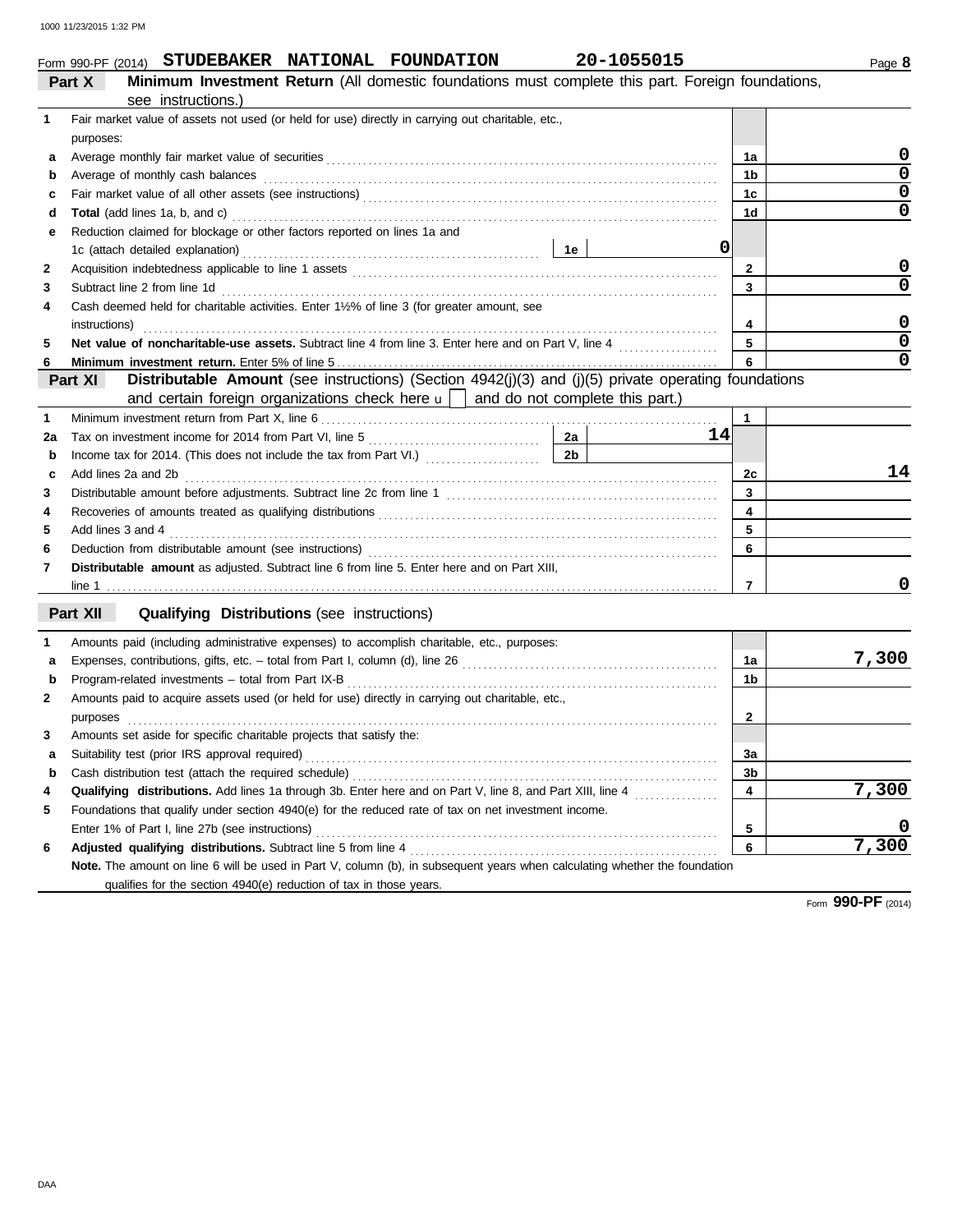### Form 990-PF (2014) **STUDEBAKER NATIONAL FOUNDATION 20-1055015**

Page **9**

|    | Part XIII<br><b>Undistributed Income</b> (see instructions)                                                          |        |                     |      |      |
|----|----------------------------------------------------------------------------------------------------------------------|--------|---------------------|------|------|
|    |                                                                                                                      | (a)    | (b)                 | (c)  | (d)  |
| 1  | Distributable amount for 2014 from Part XI,                                                                          | Corpus | Years prior to 2013 | 2013 | 2014 |
|    | line 7                                                                                                               |        |                     |      | 0    |
| 2  | Undistributed income, if any, as of the end of 2014:                                                                 |        |                     |      |      |
|    |                                                                                                                      |        |                     |      |      |
| b  | Total for prior years: 20 ______ , 20 _____ , 20 _____                                                               |        |                     |      |      |
| 3  | Excess distributions carryover, if any, to 2014:                                                                     |        |                     |      |      |
|    |                                                                                                                      |        |                     |      |      |
| b  |                                                                                                                      |        |                     |      |      |
| c  |                                                                                                                      |        |                     |      |      |
| d  |                                                                                                                      |        |                     |      |      |
| е  | From 2013 $\ldots$                                                                                                   |        |                     |      |      |
| f  |                                                                                                                      |        |                     |      |      |
| 4  | Qualifying distributions for 2014 from Part XII,                                                                     |        |                     |      |      |
|    | line 4: $\mu$ \$ 7,300                                                                                               |        |                     |      |      |
|    | <b>a</b> Applied to 2013, but not more than line 2a $\ldots$                                                         |        |                     |      |      |
|    | <b>b</b> Applied to undistributed income of prior years                                                              |        |                     |      |      |
|    | (Election required - see instructions)                                                                               |        |                     |      |      |
|    | c Treated as distributions out of corpus (Election                                                                   |        |                     |      |      |
|    |                                                                                                                      |        |                     |      |      |
|    |                                                                                                                      |        |                     |      |      |
| е  | Remaining amount distributed out of corpus [11] [11] Remaining amount distributed out of corpus [11] Amont Remaining | 7,300  |                     |      |      |
| 5  | Excess distributions carryover applied to 2014                                                                       |        |                     |      |      |
|    | (If an amount appears in column (d), the same                                                                        |        |                     |      |      |
|    | amount must be shown in column (a).)                                                                                 |        |                     |      |      |
| 6  | Enter the net total of each column as                                                                                |        |                     |      |      |
|    | indicated below:                                                                                                     |        |                     |      |      |
|    | Corpus. Add lines 3f, 4c, and 4e. Subtract line 5                                                                    | 7,300  |                     |      |      |
| a  | <b>b</b> Prior years' undistributed income. Subtract                                                                 |        |                     |      |      |
|    |                                                                                                                      |        |                     |      |      |
|    | line 4b from line 2b                                                                                                 |        |                     |      |      |
|    | <b>c</b> Enter the amount of prior years' undistributed                                                              |        |                     |      |      |
|    | income for which a notice of deficiency has                                                                          |        |                     |      |      |
|    | been issued, or on which the section 4942(a)                                                                         |        |                     |      |      |
|    | tax has been previously assessed                                                                                     |        |                     |      |      |
|    | <b>d</b> Subtract line 6c from line 6b. Taxable                                                                      |        |                     |      |      |
|    | $amount - see instructions$                                                                                          |        |                     |      |      |
|    | e Undistributed income for 2013. Subtract line                                                                       |        |                     |      |      |
|    | 4a from line 2a. Taxable amount - see                                                                                |        |                     |      |      |
|    | instructions                                                                                                         |        |                     |      |      |
|    | f Undistributed income for 2014. Subtract lines                                                                      |        |                     |      |      |
|    | 4d and 5 from line 1. This amount must be                                                                            |        |                     |      |      |
|    |                                                                                                                      |        |                     |      | 0    |
| 7  | Amounts treated as distributions out of corpus                                                                       |        |                     |      |      |
|    | to satisfy requirements imposed by section                                                                           |        |                     |      |      |
|    | 170(b)(1)(F) or 4942(g)(3) (Election may be                                                                          |        |                     |      |      |
|    |                                                                                                                      |        |                     |      |      |
| 8  | Excess distributions carryover from 2009 not                                                                         |        |                     |      |      |
|    | applied on line 5 or line 7 (see instructions)                                                                       |        |                     |      |      |
| 9  | Excess distributions carryover to 2015.                                                                              |        |                     |      |      |
|    |                                                                                                                      | 7,300  |                     |      |      |
| 10 | Analysis of line 9:                                                                                                  |        |                     |      |      |
| а  | Excess from 2010 $\ldots$                                                                                            |        |                     |      |      |
| b  | Excess from 2011                                                                                                     |        |                     |      |      |
| c  | Excess from 2012 $\ldots$                                                                                            |        |                     |      |      |
| d  | Excess from 2013                                                                                                     |        |                     |      |      |
| е  | 7,300<br>Excess from $2014$                                                                                          |        |                     |      |      |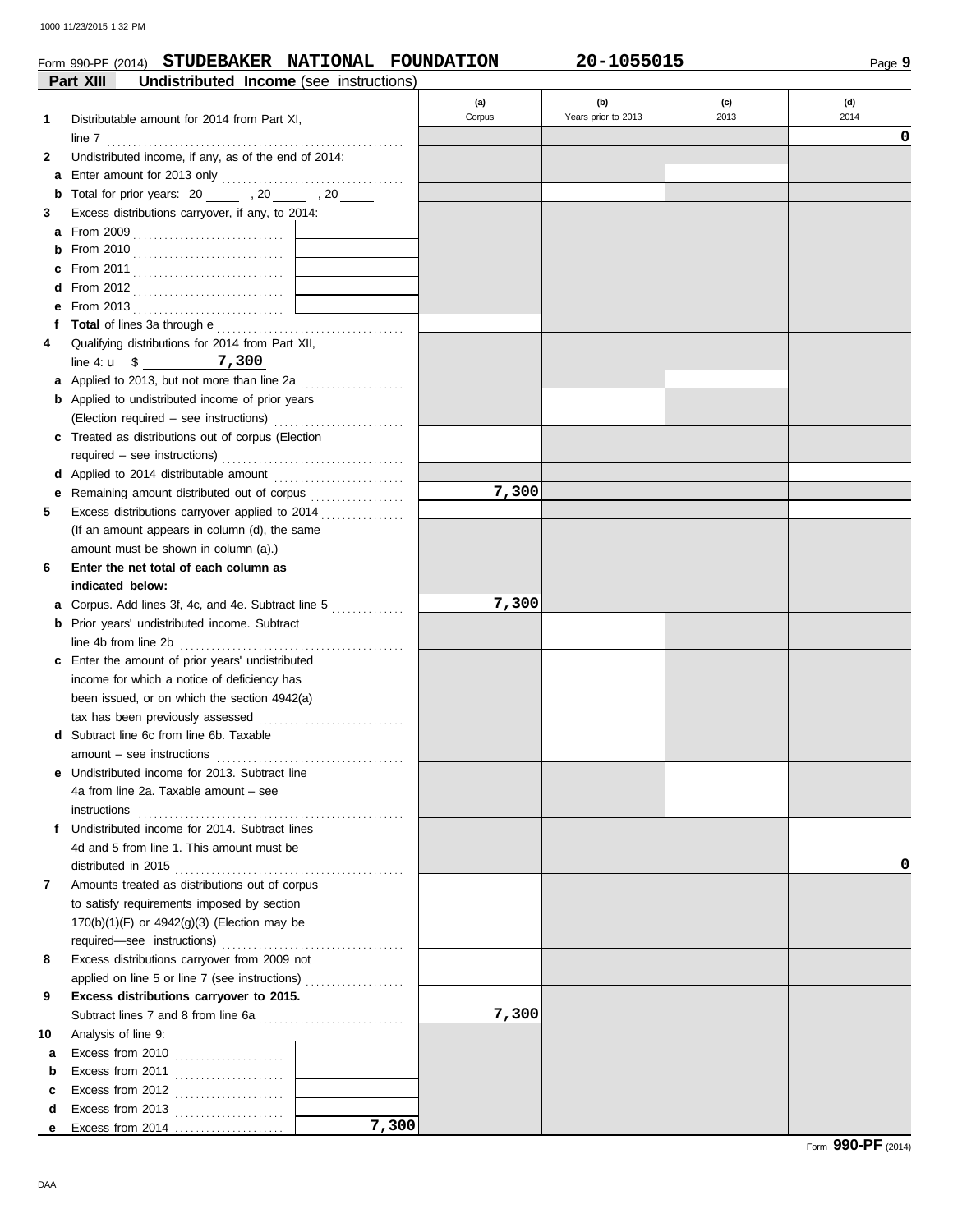|              | 1000 11/23/2015 1:32 PM                                                                                                              |          |          |                                                                                                        |               |                    |
|--------------|--------------------------------------------------------------------------------------------------------------------------------------|----------|----------|--------------------------------------------------------------------------------------------------------|---------------|--------------------|
|              | STUDEBAKER NATIONAL FOUNDATION<br>Form 990-PF (2014)<br>Private Operating Foundations (see instructions and Part VII-A, question 9)  |          |          | 20-1055015                                                                                             |               | Page 10            |
| 1а           | Part XIV<br>If the foundation has received a ruling or determination letter that it is a private operating                           |          |          |                                                                                                        |               |                    |
|              | foundation, and the ruling is effective for 2014, enter the date of the ruling [[[[[[[[[[[[[[[[[[[[[[[[[[[[[[                        |          |          | u                                                                                                      |               |                    |
| b            | Check box to indicate whether the foundation is a private operating foundation described in section                                  |          |          |                                                                                                        | 4942(j)(3) or | 4942(j)(5)         |
| 2a           | Enter the lesser of the adjusted net                                                                                                 | Tax year |          | Prior 3 years                                                                                          |               |                    |
|              | income from Part I or the minimum                                                                                                    | (a) 2014 | (b) 2013 | $(c)$ 2012                                                                                             | $(d)$ 2011    | (e) Total          |
|              | investment return from Part X for                                                                                                    |          |          |                                                                                                        |               |                    |
|              | each year listed                                                                                                                     |          |          |                                                                                                        |               |                    |
| b            | 85% of line 2a                                                                                                                       |          |          |                                                                                                        |               |                    |
| c            | Qualifying distributions from Part XII,                                                                                              |          |          |                                                                                                        |               |                    |
|              | line 4 for each year listed                                                                                                          |          |          |                                                                                                        |               |                    |
| d            | Amounts included in line 2c not used directly                                                                                        |          |          |                                                                                                        |               |                    |
|              | for active conduct of exempt activities<br>$\ldots$ .                                                                                |          |          |                                                                                                        |               |                    |
| е            | Qualifying distributions made directly                                                                                               |          |          |                                                                                                        |               |                    |
|              | for active conduct of exempt activities.                                                                                             |          |          |                                                                                                        |               |                    |
|              | Subtract line 2d from line 2c<br>in de la partida                                                                                    |          |          |                                                                                                        |               |                    |
| 3            | Complete 3a, b, or c for the                                                                                                         |          |          |                                                                                                        |               |                    |
|              | alternative test relied upon:                                                                                                        |          |          |                                                                                                        |               |                    |
| а            | "Assets" alternative test - enter:                                                                                                   |          |          |                                                                                                        |               |                    |
|              | (1) Value of all assets                                                                                                              |          |          |                                                                                                        |               |                    |
|              | (2) Value of assets qualifying under                                                                                                 |          |          |                                                                                                        |               |                    |
|              | section 4942(j)(3)(B)(i)                                                                                                             |          |          |                                                                                                        |               |                    |
| b            | "Endowment" alternative test - enter 2/3                                                                                             |          |          |                                                                                                        |               |                    |
|              | of minimum investment return shown in                                                                                                |          |          |                                                                                                        |               |                    |
|              | Part X, line 6 for each year listed<br>$\ldots$                                                                                      |          |          |                                                                                                        |               |                    |
| c            | "Support" alternative test - enter:                                                                                                  |          |          |                                                                                                        |               |                    |
|              | (1) Total support other than gross                                                                                                   |          |          |                                                                                                        |               |                    |
|              | investment income (interest,                                                                                                         |          |          |                                                                                                        |               |                    |
|              | dividends, rents, payments on                                                                                                        |          |          |                                                                                                        |               |                    |
|              | securities loans (section<br>$512(a)(5)$ , or royalties)                                                                             |          |          |                                                                                                        |               |                    |
|              | (2) Support from general public                                                                                                      |          |          |                                                                                                        |               |                    |
|              | and 5 or more exempt                                                                                                                 |          |          |                                                                                                        |               |                    |
|              | organizations as provided in                                                                                                         |          |          |                                                                                                        |               |                    |
|              | section 4942(j)(3)(B)(iii)                                                                                                           |          |          |                                                                                                        |               |                    |
|              | (3) Largest amount of support from                                                                                                   |          |          |                                                                                                        |               |                    |
|              | an exempt organization                                                                                                               |          |          |                                                                                                        |               |                    |
|              | (4) Gross investment income                                                                                                          |          |          |                                                                                                        |               |                    |
|              | Supplementary Information (Complete this part only if the foundation had \$5,000 or more in assets at<br>Part XV                     |          |          |                                                                                                        |               |                    |
|              | any time during the year - see instructions.)                                                                                        |          |          |                                                                                                        |               |                    |
| 1            | Information Regarding Foundation Managers:                                                                                           |          |          |                                                                                                        |               |                    |
| a            | List any managers of the foundation who have contributed more than 2% of the total contributions received by the foundation          |          |          |                                                                                                        |               |                    |
|              | before the close of any tax year (but only if they have contributed more than \$5,000). (See section $507(d)(2)$ .)                  |          |          |                                                                                                        |               |                    |
|              | N/A                                                                                                                                  |          |          |                                                                                                        |               |                    |
| b            | List any managers of the foundation who own 10% or more of the stock of a corporation (or an equally large portion of the            |          |          |                                                                                                        |               |                    |
|              | ownership of a partnership or other entity) of which the foundation has a 10% or greater interest.<br>N/A                            |          |          |                                                                                                        |               |                    |
| $\mathbf{2}$ | Information Regarding Contribution, Grant, Gift, Loan, Scholarship, etc., Programs:                                                  |          |          |                                                                                                        |               |                    |
|              | Check here $\mathsf{u}$                                                                                                              |          |          | if the foundation only makes contributions to preselected charitable organizations and does not accept |               |                    |
|              | unsolicited requests for funds. If the foundation makes gifts, grants, etc. (see instructions) to individuals or organizations under |          |          |                                                                                                        |               |                    |
|              | other conditions, complete items 2a, b, c, and d.                                                                                    |          |          |                                                                                                        |               |                    |
| a            | The name, address, and telephone number or e-mail address of the person to whom applications should be addressed:                    |          |          |                                                                                                        |               |                    |
|              | BRIAN MILLETTE 602-300-5313                                                                                                          |          |          |                                                                                                        |               |                    |
|              | 1925 W MEDINAH CT ANTHEM AZ 85086                                                                                                    |          |          |                                                                                                        |               |                    |
| b            | The form in which applications should be submitted and information and materials they should include:                                |          |          |                                                                                                        |               |                    |
|              | SEE STATEMENT 8                                                                                                                      |          |          |                                                                                                        |               |                    |
|              | Any submission deadlines:                                                                                                            |          |          |                                                                                                        |               |                    |
|              | BY MAY 1                                                                                                                             |          |          |                                                                                                        |               |                    |
| d            | Any restrictions or limitations on awards, such as by geographical areas, charitable fields, kinds of institutions, or other         |          |          |                                                                                                        |               |                    |
|              | factors:                                                                                                                             |          |          |                                                                                                        |               |                    |
|              | N/A                                                                                                                                  |          |          |                                                                                                        |               |                    |
| DAA          |                                                                                                                                      |          |          |                                                                                                        |               | Form 990-PF (2014) |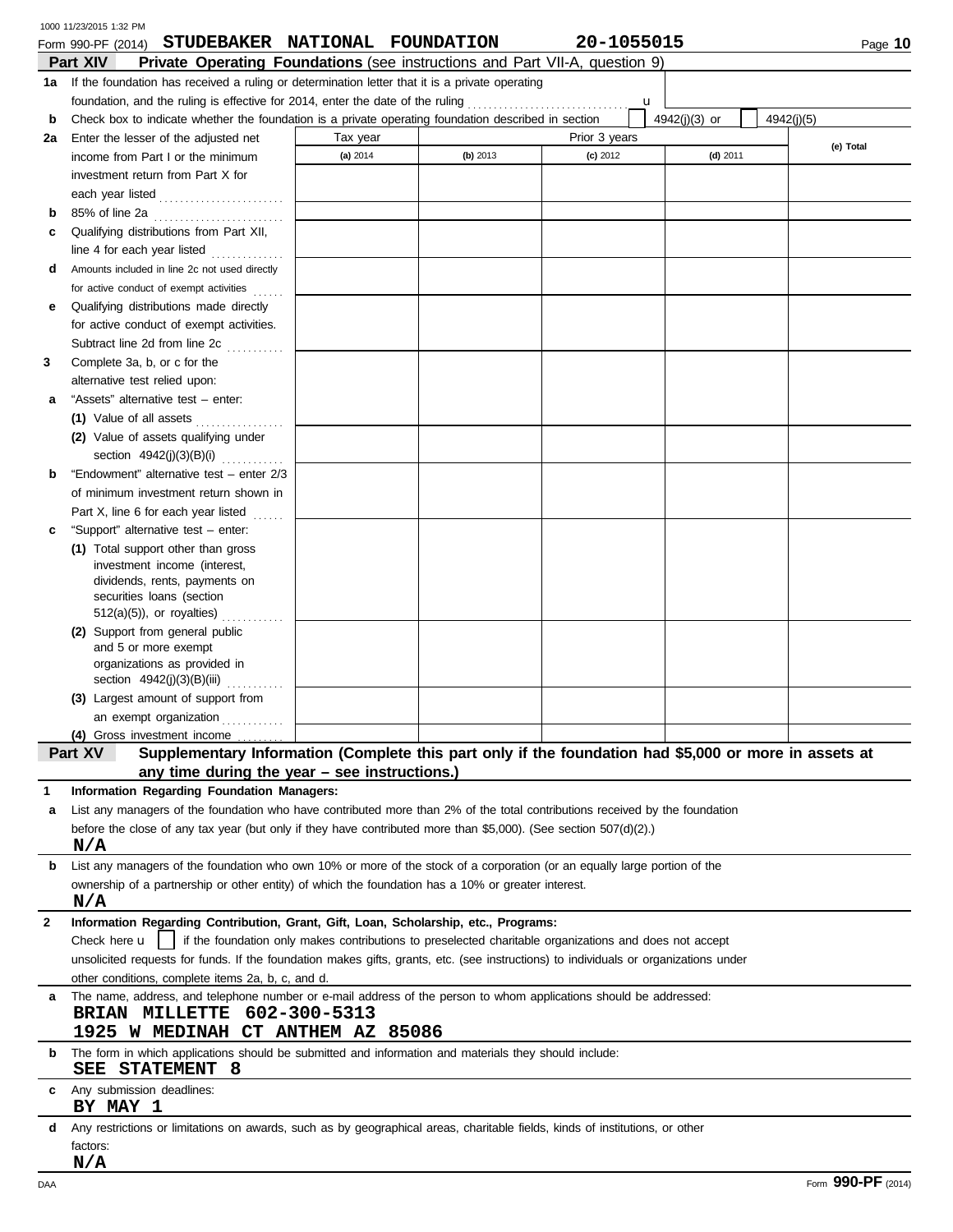### Form 990-PF (2014) **STUDEBAKER NATIONAL FOUNDATION 20-1055015**

**Part XV Supplementary Information** (continued)

### Foundation<br>status of Purpose of grant or Amount<br>recipient contribution Recipient any foundation manager or substantial contributor Recipient Name and address (home or business) **3 Grants and Contributions Paid During the Year or Approved for Future Payment a** Paid during the year If recipient is an individual,  $\begin{array}{ccc} \n\text{Founded} \\
\text{show any relationship to} \\
\text{Founded} \\
\text{Founded} \\
\text{Simplifying the equation}\n\end{array}$

| a raiu uuliily liie yeal              |                                         |                                 |                     |       |
|---------------------------------------|-----------------------------------------|---------------------------------|---------------------|-------|
| VALPARAISO UNIV.FBO AARON HAMMER      |                                         |                                 |                     |       |
| 1700 CHAPEL DRIVE                     |                                         | 501 (C) (3)                     |                     |       |
| VALPARAISO IN 46383                   | PRESERVATION $Q$ F STUDEBAKER  HERITAGE |                                 |                     | 1,000 |
|                                       |                                         |                                 |                     |       |
| MIT FBO SETH STUDEBAKER               |                                         |                                 |                     |       |
| 77 MASSACHUSETTS AVE.                 |                                         | 501(C) (3)                      |                     |       |
|                                       |                                         |                                 |                     |       |
| CAMBRIDGE MA 02139                    | PRESERVATION OF STUDEBAKER  HERITAGE    |                                 |                     | 1,000 |
|                                       |                                         |                                 |                     |       |
| SONORA DESERT MUSEUM                  |                                         |                                 |                     |       |
| 2021 N KINNEY RD                      |                                         | 501 (C) (3)                     |                     |       |
| TUCSON AZ 85743                       |                                         | RESTORATION OF LARK AUTO        |                     | 1,000 |
|                                       |                                         |                                 |                     |       |
| COLLEGE FOR CREATIVE ST. FBO K. REIME |                                         |                                 |                     |       |
| 201 E KIRBY                           |                                         |                                 |                     |       |
|                                       |                                         | 501 (C) (3)                     |                     |       |
| DETROIT MI 48202                      |                                         |                                 | <b>PRESERVATION</b> | 1,000 |
|                                       |                                         |                                 |                     |       |
| CA STATE UNIV.FBO SKYLER OSBORN       |                                         |                                 |                     |       |
| 400 W 1ST ST                          |                                         | 501 (C) (3)                     |                     |       |
| CHICO CA 95929                        | PRESERVATION OF STUDEBAKER  HERITAGE    |                                 |                     | 1,000 |
|                                       |                                         |                                 |                     |       |
| CARSON HIGH SCHOOL - ROBERT ROACH     |                                         |                                 |                     |       |
| 22328 S MAIN ST                       |                                         |                                 |                     |       |
|                                       |                                         | 501 (C) (3)                     |                     |       |
| CARSON CA 90745                       |                                         | STUDEBAKER RESTORATION SUPPLIES |                     | 1,000 |
|                                       |                                         |                                 |                     |       |
| MICHAEL DOBIECKI                      |                                         |                                 |                     |       |
| 10652 E MARY STEPHEY PLAC             |                                         |                                 |                     |       |
| TUCSON AZ 85743                       |                                         | EDUCATIONAL A\$SISTANCE         |                     | 500   |
|                                       |                                         |                                 |                     |       |
| PALM SPRINGS AIR MUSEUM               |                                         |                                 |                     |       |
| 745 N GENE AUTRY TRAIL                |                                         | 501 (C) (3)                     |                     |       |
|                                       |                                         |                                 |                     |       |
| PALM SPRINGS CA 92262                 |                                         | DISPLAY CAR UPKEEP              |                     | 200   |
|                                       |                                         |                                 |                     |       |
| CHAMBERLIN MILL INC                   |                                         |                                 |                     |       |
| P O BOX 2                             |                                         | 501 (C) (3)                     |                     |       |
| WOODSTOCK CT 06281                    |                                         | MOTOR RESTORATION               |                     | 600   |
|                                       |                                         |                                 |                     |       |
|                                       |                                         |                                 |                     |       |
|                                       |                                         |                                 |                     |       |
|                                       |                                         |                                 |                     |       |
| Total                                 |                                         |                                 | u 3a                | 7,300 |
| <b>b</b> Approved for future payment  |                                         |                                 |                     |       |
| N/A                                   |                                         |                                 |                     |       |
|                                       |                                         |                                 |                     |       |
|                                       |                                         |                                 |                     |       |
|                                       |                                         |                                 |                     |       |
|                                       |                                         |                                 |                     |       |
|                                       |                                         |                                 |                     |       |
|                                       |                                         |                                 |                     |       |
|                                       |                                         |                                 |                     |       |
|                                       |                                         |                                 |                     |       |
|                                       |                                         |                                 |                     |       |
|                                       |                                         |                                 |                     |       |
|                                       |                                         |                                 |                     |       |
| Total                                 |                                         |                                 | u <sub>3b</sub>     |       |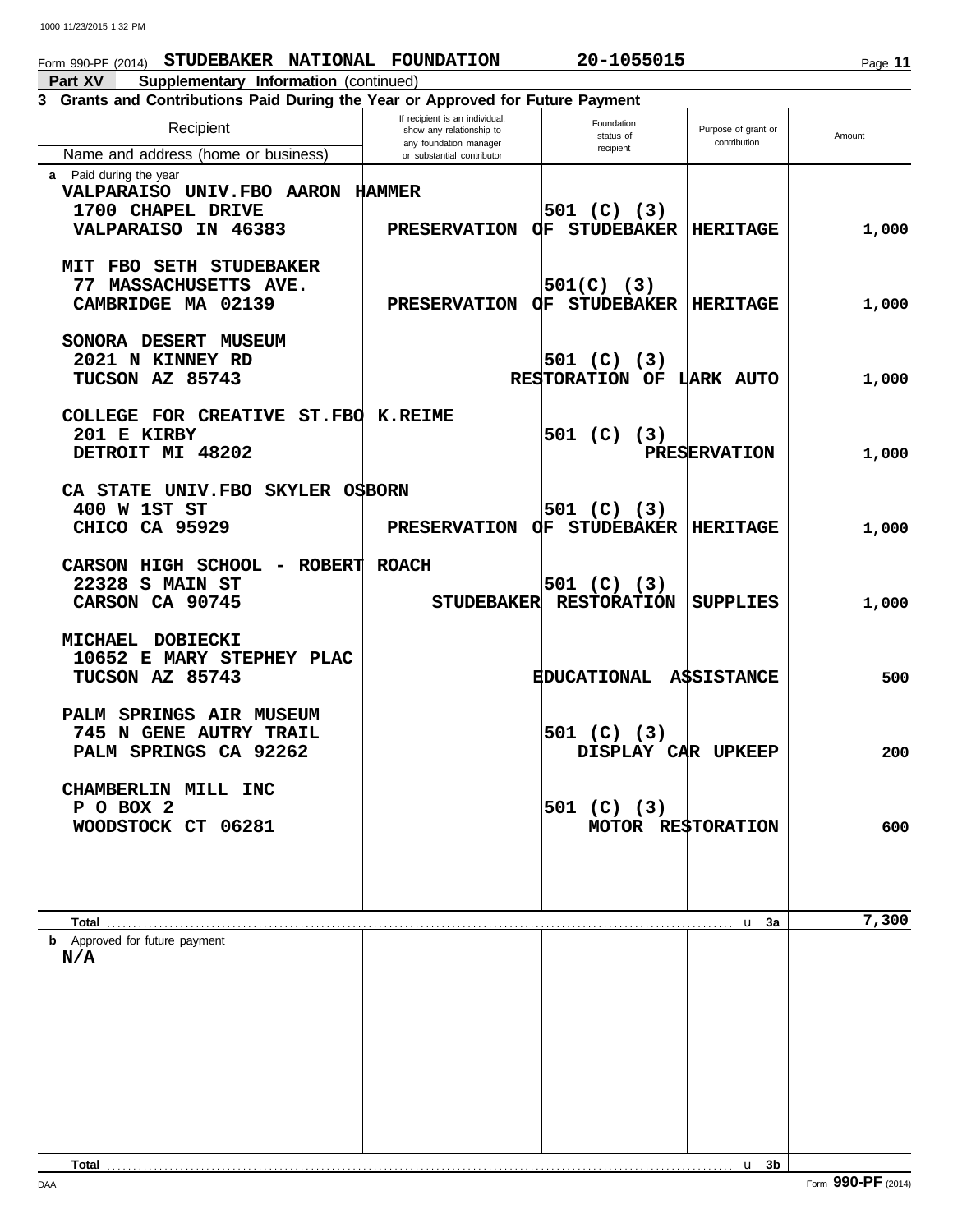### Form 990-PF (2014) **STUDEBAKER NATIONAL FOUNDATION 20-1055015**

| Part XVI-A                 | Analysis of Income-Producing Activities                                                                                   |               |                           |                   |                                      |                     |
|----------------------------|---------------------------------------------------------------------------------------------------------------------------|---------------|---------------------------|-------------------|--------------------------------------|---------------------|
|                            | Enter gross amounts unless otherwise indicated.                                                                           |               | Unrelated business income |                   | Excluded by section 512, 513, or 514 | (e)                 |
|                            |                                                                                                                           | (a)           | (b)                       | (c)               | (d)                                  | Related or exempt   |
|                            |                                                                                                                           | Business code | Amount                    | Exclusion<br>code | Amount                               | function income     |
| 1 Program service revenue: |                                                                                                                           |               |                           |                   |                                      | (See instructions.) |
|                            |                                                                                                                           |               |                           |                   |                                      |                     |
| b                          | <u> 1989 - Johann Harry Barn, mars ar breist fan de Fryske kampen</u>                                                     |               |                           |                   |                                      |                     |
| c                          |                                                                                                                           |               |                           |                   |                                      |                     |
| d                          | <u> 1989 - Johann Barn, mars et al. (b. 1989)</u>                                                                         |               |                           |                   |                                      |                     |
| е                          | <u> 1989 - Johann Barn, mars eta bainar eta idazlea (h. 1989).</u>                                                        |               |                           |                   |                                      |                     |
| f                          |                                                                                                                           |               |                           |                   |                                      |                     |
| g                          | Fees and contracts from government agencies                                                                               |               |                           |                   |                                      |                     |
|                            |                                                                                                                           |               |                           |                   |                                      |                     |
|                            | 3 Interest on savings and temporary cash investments                                                                      |               |                           | 14                | 699                                  |                     |
| 4                          |                                                                                                                           |               |                           |                   |                                      |                     |
|                            | 5 Net rental income or (loss) from real estate:                                                                           |               |                           |                   |                                      |                     |
| a                          |                                                                                                                           |               |                           |                   |                                      |                     |
| b                          |                                                                                                                           |               |                           |                   |                                      |                     |
| 6                          |                                                                                                                           |               |                           |                   |                                      |                     |
|                            |                                                                                                                           |               |                           |                   |                                      |                     |
|                            | 8 Gain or (loss) from sales of assets other than inventory                                                                |               |                           |                   |                                      |                     |
|                            |                                                                                                                           |               |                           |                   |                                      |                     |
|                            | 10 Gross profit or (loss) from sales of inventory                                                                         |               |                           |                   |                                      |                     |
| <b>11 Other revenue: a</b> | <u> The Communication of the Communication</u>                                                                            |               |                           |                   |                                      |                     |
|                            | $\mathsf{b}$                                                                                                              |               |                           |                   |                                      |                     |
| c                          | <u> 1989 - Johann Barn, amerikansk politiker (d. 1989)</u>                                                                |               |                           |                   |                                      |                     |
| d                          | <u> 1989 - Johann Stein, mars an deus Amerikaansk kommunister (</u>                                                       |               |                           |                   |                                      |                     |
| е                          |                                                                                                                           |               |                           |                   |                                      |                     |
|                            |                                                                                                                           |               |                           |                   |                                      |                     |
|                            | 12 Subtotal. Add columns (b), (d), and (e) $\ldots$ $\ldots$ $\ldots$ $\ldots$                                            |               |                           | $\Omega$          | 699                                  |                     |
|                            |                                                                                                                           |               |                           |                   | 13                                   | 0<br>699            |
|                            | (See worksheet in line 13 instructions to verify calculations.)                                                           |               |                           |                   |                                      |                     |
| Part XVI-B                 | Relationship of Activities to the Accomplishment of Exempt Purposes                                                       |               |                           |                   |                                      |                     |
| Line No.                   | Explain below how each activity for which income is reported in column (e) of Part XVI-A contributed importantly to the   |               |                           |                   |                                      |                     |
| q                          | accomplishment of the foundation's exempt purposes (other than by providing funds for such purposes). (See instructions.) |               |                           |                   |                                      |                     |
| N/A                        |                                                                                                                           |               |                           |                   |                                      |                     |
|                            |                                                                                                                           |               |                           |                   |                                      |                     |
|                            |                                                                                                                           |               |                           |                   |                                      |                     |
|                            |                                                                                                                           |               |                           |                   |                                      |                     |
|                            |                                                                                                                           |               |                           |                   |                                      |                     |
|                            |                                                                                                                           |               |                           |                   |                                      |                     |
|                            |                                                                                                                           |               |                           |                   |                                      |                     |
|                            |                                                                                                                           |               |                           |                   |                                      |                     |
|                            |                                                                                                                           |               |                           |                   |                                      |                     |
|                            |                                                                                                                           |               |                           |                   |                                      |                     |
|                            |                                                                                                                           |               |                           |                   |                                      |                     |
|                            |                                                                                                                           |               |                           |                   |                                      |                     |
|                            |                                                                                                                           |               |                           |                   |                                      |                     |
|                            |                                                                                                                           |               |                           |                   |                                      |                     |
|                            |                                                                                                                           |               |                           |                   |                                      |                     |
|                            |                                                                                                                           |               |                           |                   |                                      |                     |
|                            |                                                                                                                           |               |                           |                   |                                      |                     |
|                            |                                                                                                                           |               |                           |                   |                                      |                     |
|                            |                                                                                                                           |               |                           |                   |                                      |                     |
|                            |                                                                                                                           |               |                           |                   |                                      |                     |
|                            |                                                                                                                           |               |                           |                   |                                      |                     |
|                            |                                                                                                                           |               |                           |                   |                                      |                     |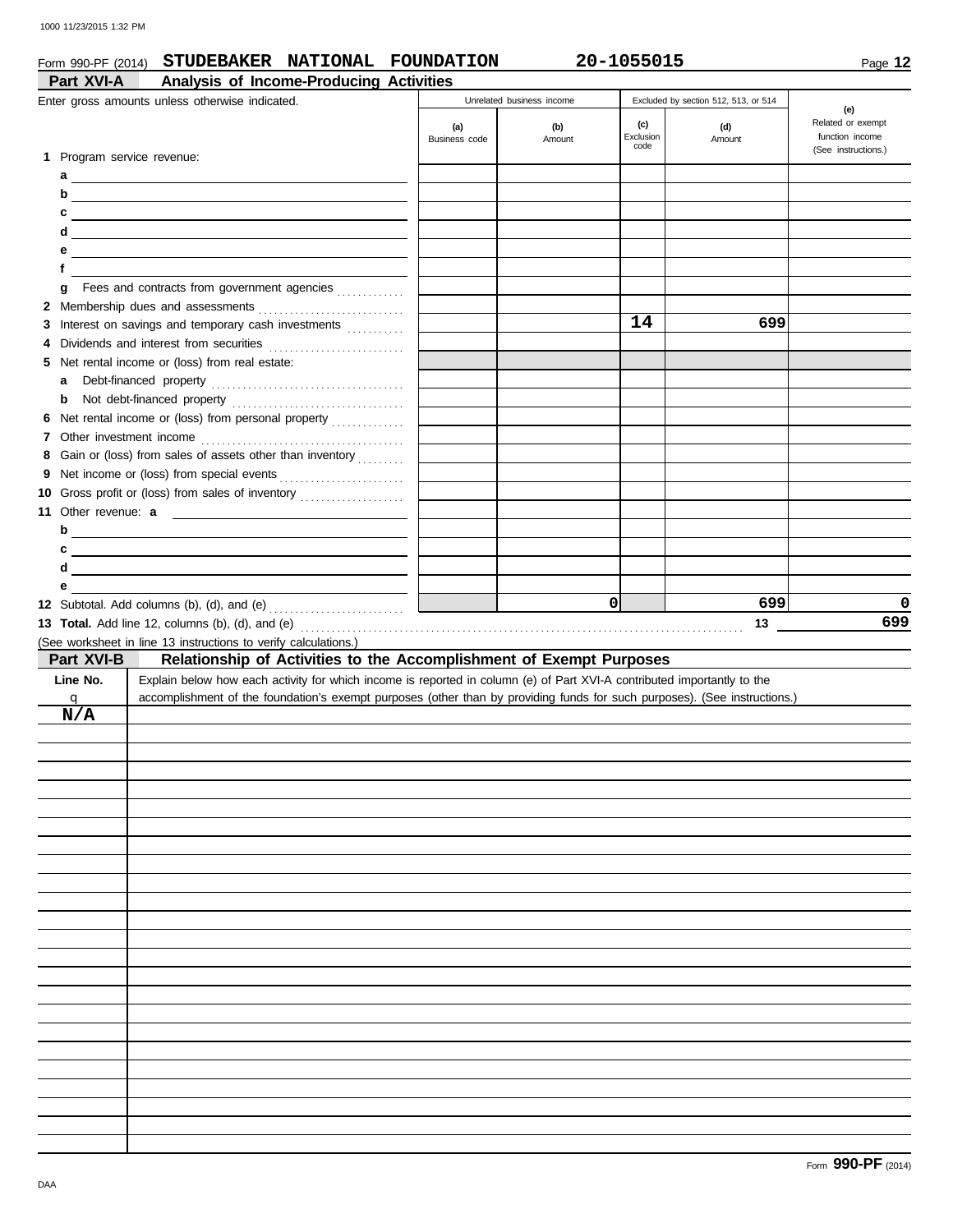# Form 990-PF (2014) **STUDEBAKER NATIONAL FOUNDATION 20-1055015**

|    | <b>Part XVII</b>                                                                                                                          |                                               | Information Regarding Transfers To and Transactions and Relationships With Noncharitable                                                                                                                                       |       |            |    |
|----|-------------------------------------------------------------------------------------------------------------------------------------------|-----------------------------------------------|--------------------------------------------------------------------------------------------------------------------------------------------------------------------------------------------------------------------------------|-------|------------|----|
|    | <b>Exempt Organizations</b>                                                                                                               |                                               |                                                                                                                                                                                                                                |       |            |    |
| 1. | Did the organization directly or indirectly engage in any of the following with any other organization described                          |                                               |                                                                                                                                                                                                                                |       | <b>Yes</b> | No |
|    | in section $501(c)$ of the Code (other than section $501(c)(3)$ organizations) or in section 527, relating to political<br>organizations? |                                               |                                                                                                                                                                                                                                |       |            |    |
|    | Transfers from the reporting foundation to a noncharitable exempt organization of:<br>a                                                   |                                               |                                                                                                                                                                                                                                |       |            |    |
|    | $(1)$ Cash                                                                                                                                |                                               |                                                                                                                                                                                                                                | 1a(1) |            | x  |
|    | (2) Other assets $\ldots$ assets $\ldots$ and $\ldots$ are set of $\ldots$ .                                                              |                                               |                                                                                                                                                                                                                                | 1a(2) |            | x  |
|    | <b>b</b> Other transactions:                                                                                                              |                                               |                                                                                                                                                                                                                                |       |            |    |
|    |                                                                                                                                           |                                               | (1) Sales of assets to a noncharitable exempt organization material content of the set of assets to a noncharitable exempt organization                                                                                        | 1b(1) |            | x  |
|    |                                                                                                                                           |                                               |                                                                                                                                                                                                                                | 1b(2) |            | X  |
|    |                                                                                                                                           |                                               |                                                                                                                                                                                                                                | 1b(3) |            | X  |
|    |                                                                                                                                           |                                               |                                                                                                                                                                                                                                | 1b(4) |            | x  |
|    | (5) Loans or loan guarantees                                                                                                              |                                               |                                                                                                                                                                                                                                | 1b(5) |            | x  |
|    |                                                                                                                                           |                                               | (6) Performance of services or membership or fundraising solicitations [1] content content content of services or membership or fundraising solicitations [1] content content content of the service of the service of the ser | 1b(6) |            | x  |
| c  | Sharing of facilities, equipment, mailing lists, other assets, or paid employees                                                          |                                               |                                                                                                                                                                                                                                | 1c    |            | X  |
| d  | If the answer to any of the above is "Yes," complete the following schedule. Column (b) should always show the fair market                |                                               |                                                                                                                                                                                                                                |       |            |    |
|    | value of the goods, other assets, or services given by the reporting foundation. If the foundation received less than fair market         |                                               |                                                                                                                                                                                                                                |       |            |    |
|    | value in any transaction or sharing arrangement, show in column (d) the value of the goods, other assets, or services received.           |                                               |                                                                                                                                                                                                                                |       |            |    |
|    | (b) Amount involved<br>(a) Line no.                                                                                                       | (c) Name of noncharitable exempt organization | (d) Description of transfers, transactions, and sharing arrangements                                                                                                                                                           |       |            |    |

| (a) Line no.                | (b) Amount involved                                                                                                                                                     | (c) ivame or nonchantable exempt organization |                          |                    | (a) Description of transfers, transactions, and sharing arrangements                                                                                                             |
|-----------------------------|-------------------------------------------------------------------------------------------------------------------------------------------------------------------------|-----------------------------------------------|--------------------------|--------------------|----------------------------------------------------------------------------------------------------------------------------------------------------------------------------------|
| N/A                         |                                                                                                                                                                         |                                               |                          |                    |                                                                                                                                                                                  |
|                             |                                                                                                                                                                         |                                               |                          |                    |                                                                                                                                                                                  |
|                             |                                                                                                                                                                         |                                               |                          |                    |                                                                                                                                                                                  |
|                             |                                                                                                                                                                         |                                               |                          |                    |                                                                                                                                                                                  |
|                             |                                                                                                                                                                         |                                               |                          |                    |                                                                                                                                                                                  |
|                             |                                                                                                                                                                         |                                               |                          |                    |                                                                                                                                                                                  |
|                             |                                                                                                                                                                         |                                               |                          |                    |                                                                                                                                                                                  |
|                             |                                                                                                                                                                         |                                               |                          |                    |                                                                                                                                                                                  |
|                             |                                                                                                                                                                         |                                               |                          |                    |                                                                                                                                                                                  |
|                             |                                                                                                                                                                         |                                               |                          |                    |                                                                                                                                                                                  |
|                             |                                                                                                                                                                         |                                               |                          |                    |                                                                                                                                                                                  |
|                             |                                                                                                                                                                         |                                               |                          |                    |                                                                                                                                                                                  |
|                             |                                                                                                                                                                         |                                               |                          |                    |                                                                                                                                                                                  |
|                             |                                                                                                                                                                         |                                               |                          |                    |                                                                                                                                                                                  |
|                             |                                                                                                                                                                         |                                               |                          |                    |                                                                                                                                                                                  |
|                             | 2a Is the foundation directly or indirectly affiliated with, or related to, one or more tax-exempt organizations<br><b>b</b> If "Yes," complete the following schedule. |                                               |                          |                    | Yes $\overline{X}$ No                                                                                                                                                            |
|                             | (a) Name of organization                                                                                                                                                |                                               | (b) Type of organization |                    | (c) Description of relationship                                                                                                                                                  |
| N/A                         |                                                                                                                                                                         |                                               |                          |                    |                                                                                                                                                                                  |
|                             |                                                                                                                                                                         |                                               |                          |                    |                                                                                                                                                                                  |
|                             |                                                                                                                                                                         |                                               |                          |                    |                                                                                                                                                                                  |
|                             |                                                                                                                                                                         |                                               |                          |                    |                                                                                                                                                                                  |
|                             |                                                                                                                                                                         |                                               |                          |                    | Under penalties of perjury, I declare that I have examined this return, including accompanying schedules and statements, and to the best of my knowledge and belief, it is true, |
| Sign<br>Here                | correct, and complete. Declaration of preparer (other than taxpayer) is based on all information of which preparer has any knowledge.                                   |                                               |                          |                    | May the IRS discuss this return<br>with the preparer shown below<br>X Yes<br>(see instructions)?<br>No                                                                           |
|                             |                                                                                                                                                                         |                                               |                          |                    | PRESIDENT                                                                                                                                                                        |
|                             | Signature of officer or trustee                                                                                                                                         |                                               | Date                     | Title              |                                                                                                                                                                                  |
|                             | Print/Type preparer's name                                                                                                                                              |                                               | Preparer's signature     |                    | Date<br>Check<br>l if<br>self-employed                                                                                                                                           |
| Paid                        | KIRK B. KNOTT, CPA                                                                                                                                                      |                                               |                          | KIRK B. KNOTT, CPA | 11/23/15                                                                                                                                                                         |
| Preparer<br><b>Use Only</b> | Firm's name $\boldsymbol{n}$                                                                                                                                            | ADVANTAGE ACCOUNTING & TAX SOLUTION           |                          |                    | P00548117<br>PTIN                                                                                                                                                                |
|                             | Firm's address "                                                                                                                                                        | 721 N MAIN ST                                 |                          |                    | 26-0004840<br>Firm's $EIN_{\mathbf{w}}$                                                                                                                                          |
|                             |                                                                                                                                                                         | HARRISONBURG, VA                              | 22802-4622               |                    | 540-434-1706<br>Phone no.                                                                                                                                                        |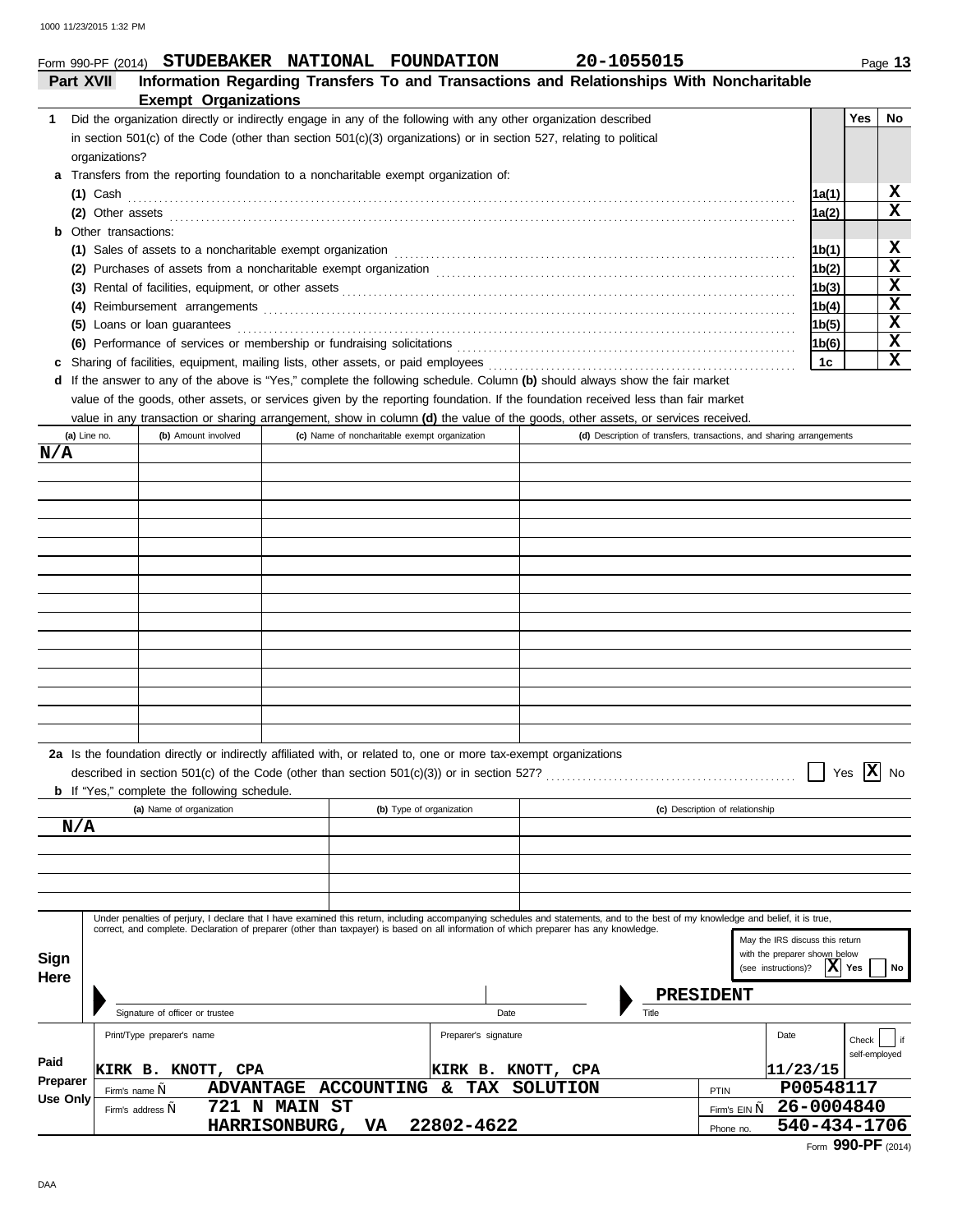| <b>Description</b>                                                                          |    | Total                                                       | <b>Net</b><br>Investment | Adjusted<br>Net        |   | Charitable<br>Purpose |
|---------------------------------------------------------------------------------------------|----|-------------------------------------------------------------|--------------------------|------------------------|---|-----------------------|
| ACCOUNTING<br>FEE                                                                           |    | 450                                                         | Ś                        |                        |   |                       |
| TOTAL                                                                                       | Ś  | 450                                                         |                          |                        | O |                       |
|                                                                                             |    | Statement 2 - Form 990-PF, Part I, Line 18 - Taxes          |                          |                        |   |                       |
| Description                                                                                 |    | Total                                                       | <b>Net</b><br>Investment | Adjusted<br>Net        |   | Charitable<br>Purpose |
| CALIFORNIA<br>CORPORTATE<br>FEE                                                             |    | 150                                                         | Ś                        |                        |   |                       |
| TOTAL                                                                                       |    | 150                                                         |                          | Š                      | U |                       |
|                                                                                             |    | Statement 3 - Form 990-PF, Part I, Line 23 - Other Expenses |                          |                        |   |                       |
| <b>Description</b>                                                                          |    | Total                                                       | <b>Net</b><br>Investment | Adjusted<br><b>Net</b> |   | Charitable<br>Purpose |
|                                                                                             | \$ |                                                             | \$                       | \$                     |   | \$                    |
|                                                                                             |    |                                                             |                          |                        |   |                       |
| <b>INSURANCE</b>                                                                            |    | 335                                                         |                          |                        |   |                       |
| <b>BANK FEES</b>                                                                            |    | 135                                                         |                          |                        |   |                       |
| <b>EXPENSES</b><br>OFFICE EXPENSE<br>AND OTHER<br><b>SUPPLIES</b><br>FOR<br>CAR RESTORATION |    | 505<br>162                                                  |                          |                        |   |                       |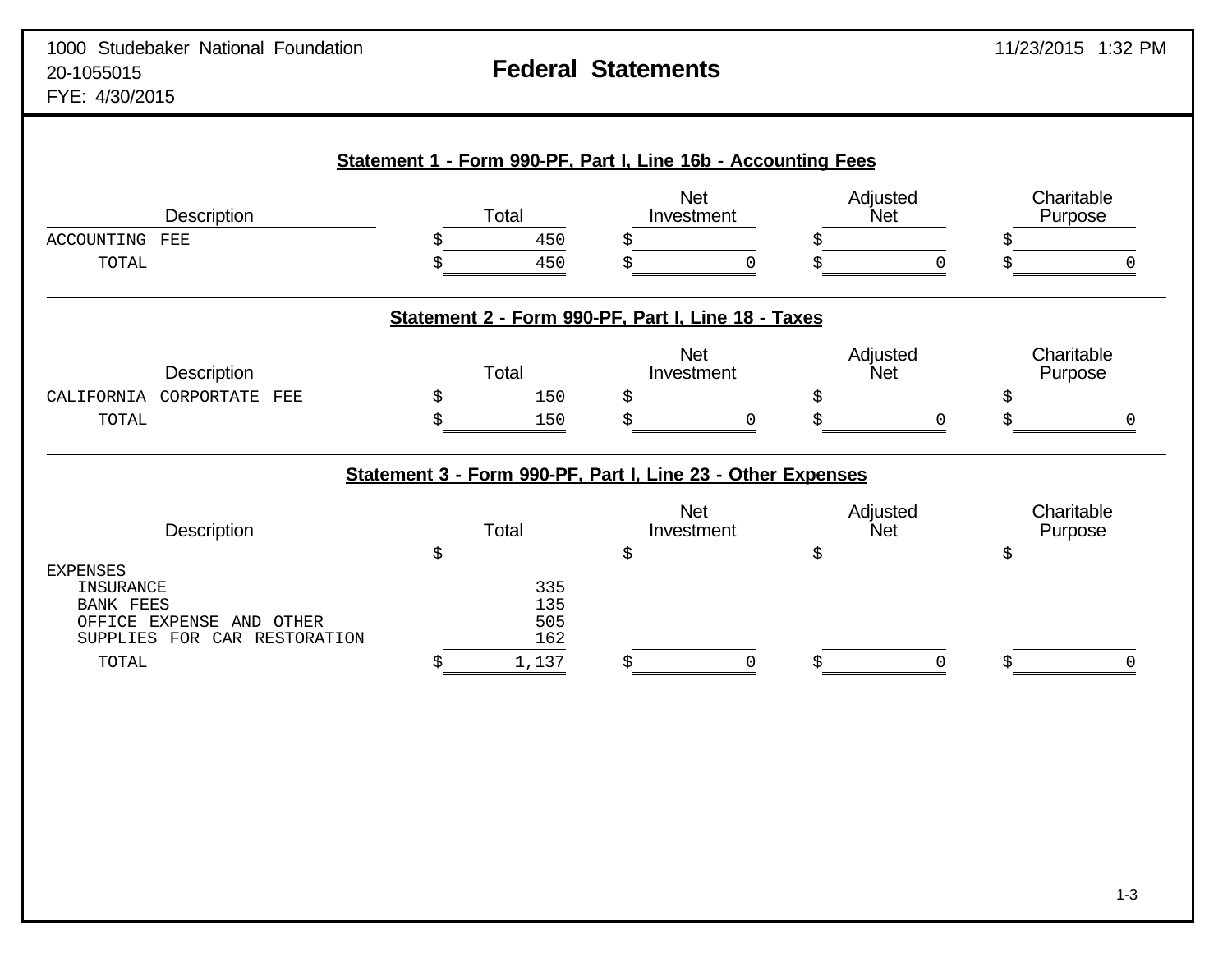| <b>Description</b>                  | ot | Beginning<br>`Year |  | End of<br>Year | Basis of<br>Valuation | <b>Fair Market</b><br>Value |        |
|-------------------------------------|----|--------------------|--|----------------|-----------------------|-----------------------------|--------|
| FUNDS<br>INVESTMENT<br>IN<br>MUTUAL |    |                    |  | 74,866         | MARKET                |                             | 74,866 |
| TOTAL                               |    |                    |  | 74,866         |                       |                             | 74,866 |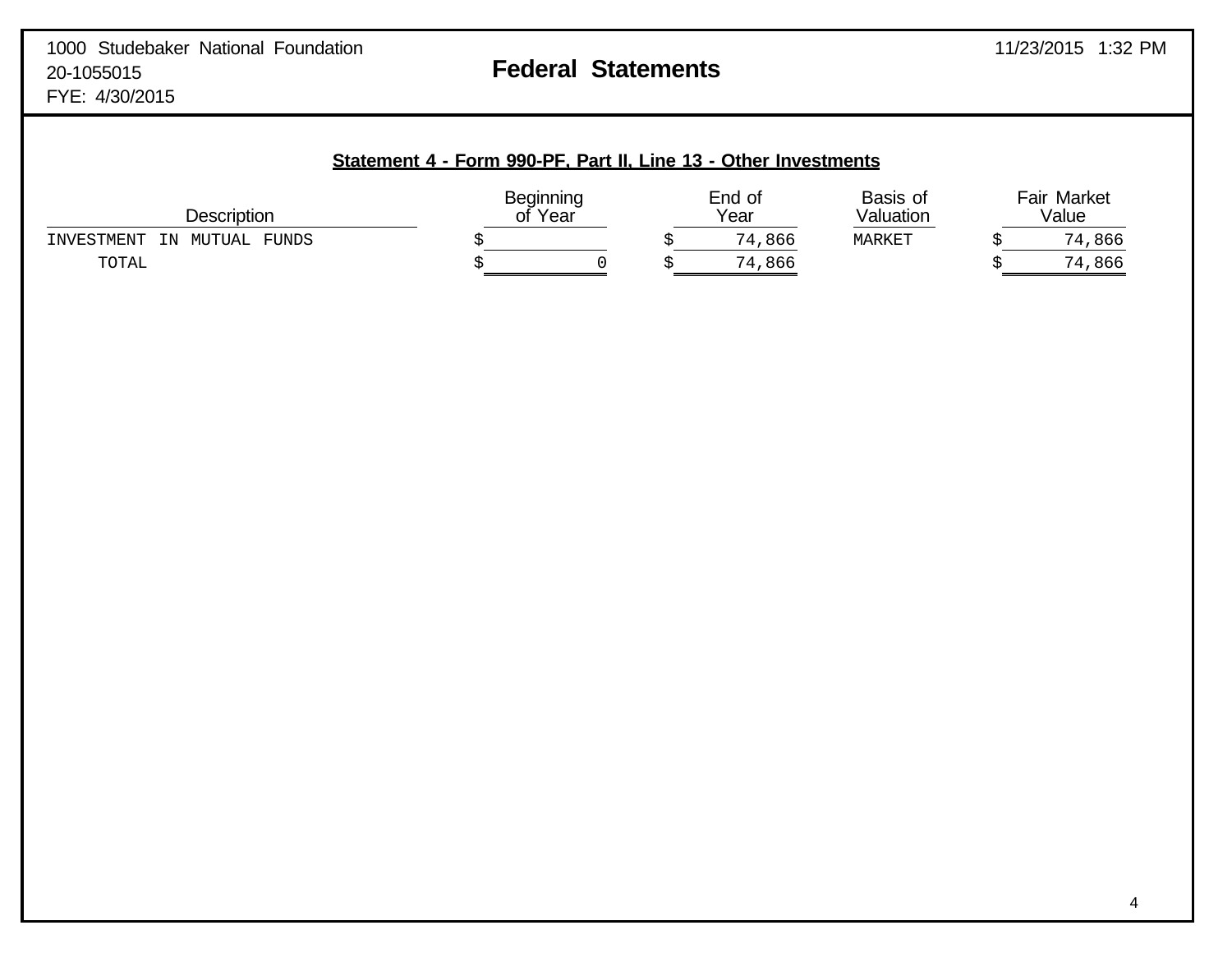| 1000 Studebaker National Foundation |  |                           |
|-------------------------------------|--|---------------------------|
| 20-1055015                          |  | <b>Federal Statements</b> |
| $TVI$ $IIAOIAA$                     |  |                           |

FYE: 4/30/2015

## **Statement 5 - Form 990-PF, Part II, Line 15 - Other Assets**

| Description                | <b>Beginning</b><br>of Year | End of<br>Year | <b>Fair Market</b><br>Value |
|----------------------------|-----------------------------|----------------|-----------------------------|
| VEHICLES<br><b>DONATED</b> | 500<br>77                   | ,500<br>77     | 77,500                      |
| TOTAL                      | 500<br>77                   | 500            | 77,500                      |

|                               |  | Statement 6 - Form 990-PF, Part III, Line 5 - Other Decreases |        |
|-------------------------------|--|---------------------------------------------------------------|--------|
|                               |  | <b>Description</b>                                            | Amount |
| UNREALIZED LOSS ON INVESTMENT |  |                                                               | 134    |
| TOTAL                         |  |                                                               | 134    |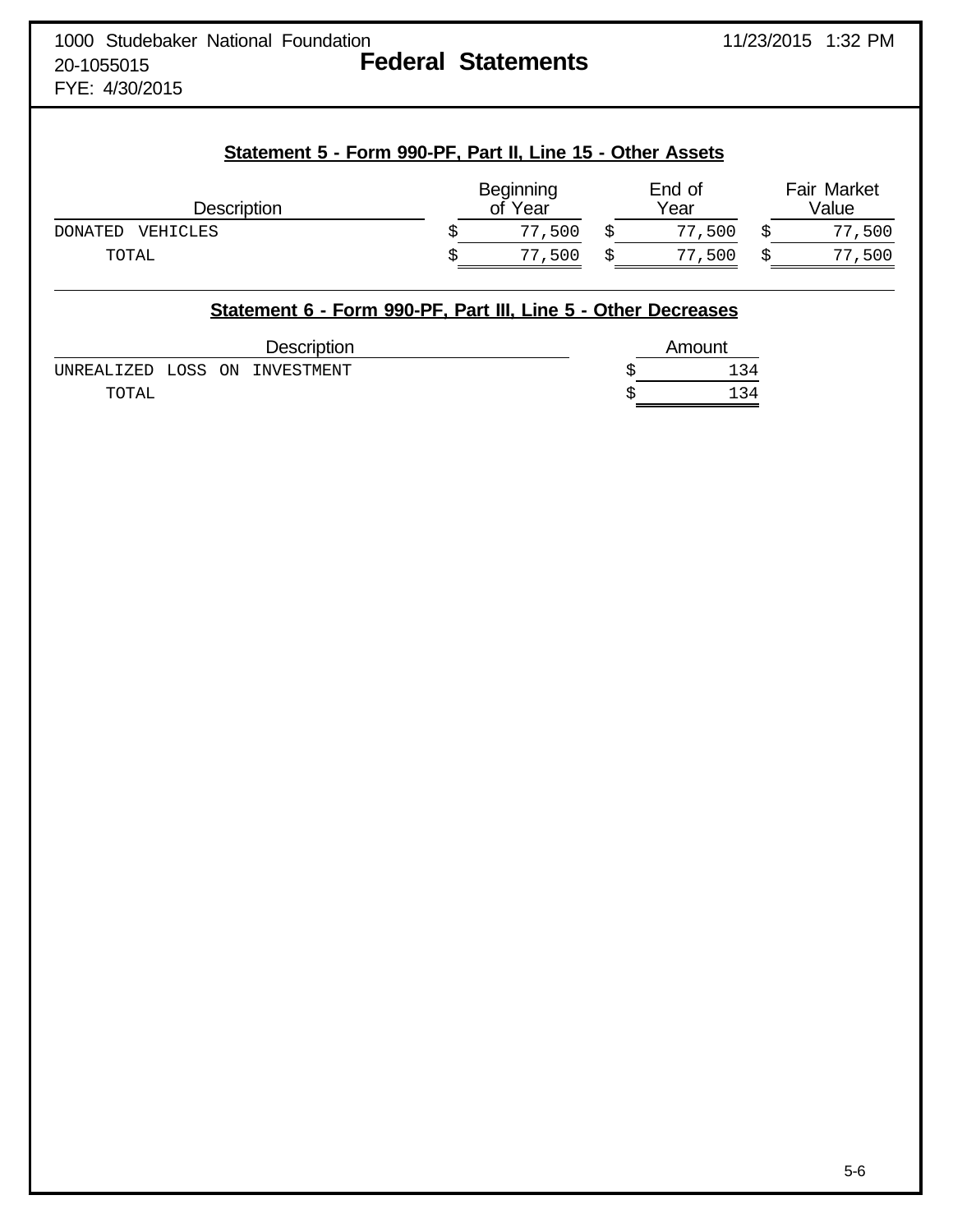| Statement 7 - Form 990-PF, Part VIII, Line 1 - List of Officers, Directors, Trustees, Etc. |                 |                  |                     |                 |                 |  |  |  |
|--------------------------------------------------------------------------------------------|-----------------|------------------|---------------------|-----------------|-----------------|--|--|--|
| Name and<br>Address                                                                        | <b>Title</b>    | Average<br>Hours | Compensation        | <b>Benefits</b> | <b>Expenses</b> |  |  |  |
| ED WENGER<br>3295 WAYNE ROAD<br>CHAMBERSBURG PA 17202                                      | <b>DIRECTOR</b> | 1.00             | 0                   | 0               | $\Omega$        |  |  |  |
| GARY OLSON<br>3224 35TH AVE SW<br>FARGO ND 58104                                           | <b>DIRECTOR</b> | 1.00             | 0                   | $\mathsf{O}$    | $\mathsf 0$     |  |  |  |
| NANCY PFAHLER<br>P.O. BOX 58<br>PARADISE PA 17562                                          | <b>DIRECTOR</b> | 1.00             | $\mathsf{O}\xspace$ | $\mathsf 0$     | $\mathsf{O}$    |  |  |  |
| BRIAN MILLETTE<br>1925 W MEDINAH CT.<br>ANTHEM AZ 85086                                    | TREASURER       | 1.00             | $\mathsf{O}$        | $\mathsf 0$     | $\mathsf{O}$    |  |  |  |
| CHRIS COLLINS<br>2410 W FREEWAY LN<br>PHOENIX AZ 85021                                     | VICE PRESIDE    | 1.00             | 0                   | $\mathsf 0$     | $\mathsf{O}$    |  |  |  |
| NELSON BOVE<br>4560 WALTON CREEK RD<br>CINCINNATI OH 45243                                 | <b>DIRECTOR</b> | 1.00             | 0                   | 0               | 0               |  |  |  |
| CHESTER BRADFIELD<br>9219 CENTERVILLE RD<br>BRIDGEWATER VA 22812                           | PRESIDENT       | 1.00             | $\mathsf 0$         | $\mathbf 0$     | $\mathbf 0$     |  |  |  |
| RICHARD DORMOIS<br>P.O. BOX 30103<br>MESA AZ 85275                                         | SECRETARY       | 1.00             | $\mathsf{O}$        | $\mathsf 0$     | $\mathsf 0$     |  |  |  |
| COLIN FORT<br>P.O. BOX 231550<br>ENCINITAS CA 92023                                        | <b>DIRECTOR</b> | 1.00             | 0                   | $\mathsf 0$     | $\mathsf 0$     |  |  |  |
| DENNY LOCKMON                                                                              | <b>DIRECTOR</b> | 1.00             | 0                   | 0               | $\mathsf 0$     |  |  |  |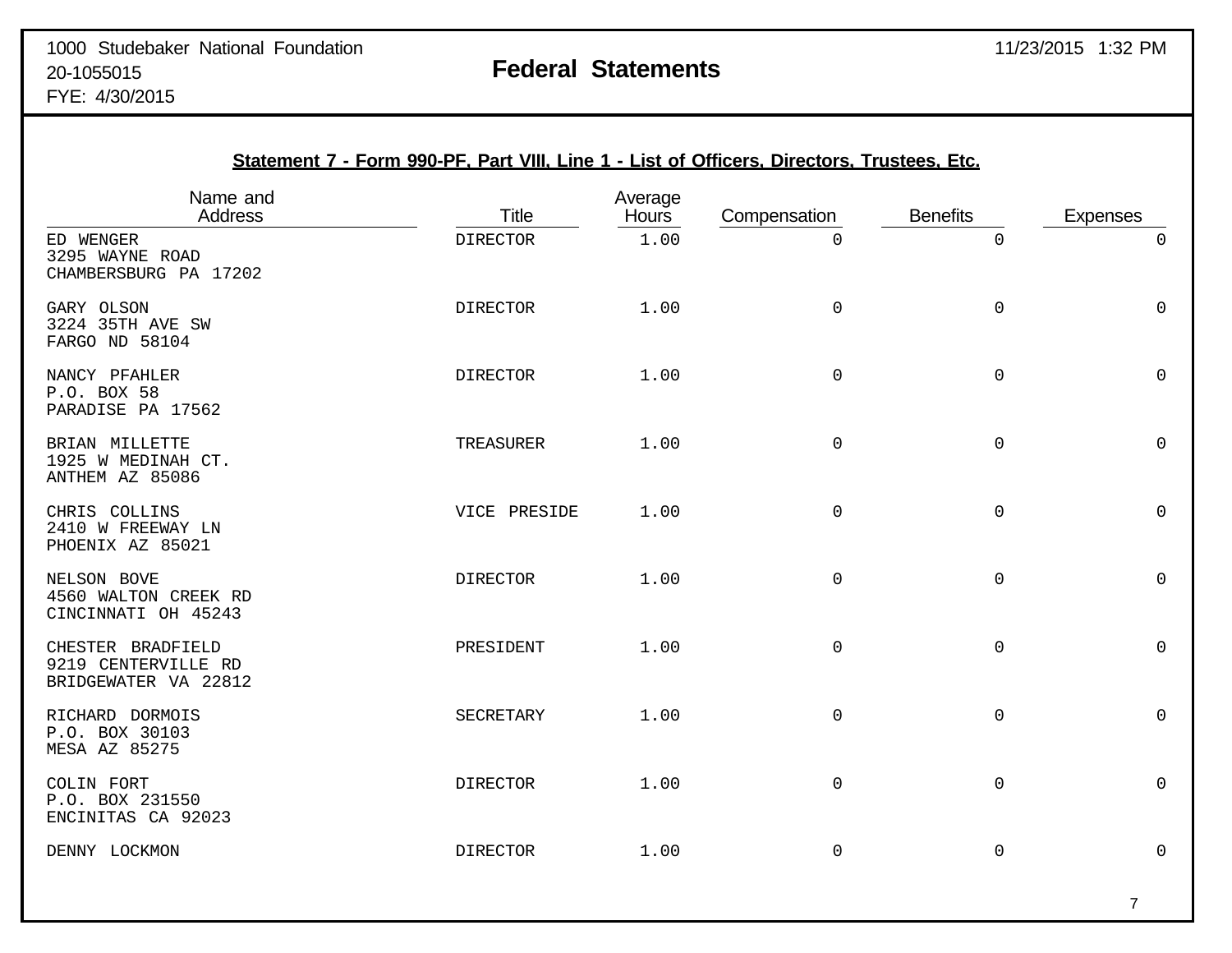| Statement 7 - Form 990-PF, Part VIII, Line 1 - List of Officers, Directors, Trustees,<br>Etc. (continued) |       |                         |              |                 |                 |  |  |  |
|-----------------------------------------------------------------------------------------------------------|-------|-------------------------|--------------|-----------------|-----------------|--|--|--|
| Name and<br><b>Address</b>                                                                                | Title | Average<br><b>Hours</b> | Compensation | <b>Benefits</b> | <b>Expenses</b> |  |  |  |
| 9417 W CEDAR HILL CIRCLE S<br>SUN CITY AZ 85351                                                           |       |                         |              |                 |                 |  |  |  |

SID ROSEN DIRECTOR 1.00 0 0 0 2233 N ALVARADO RD PHOENIX AZ 85004